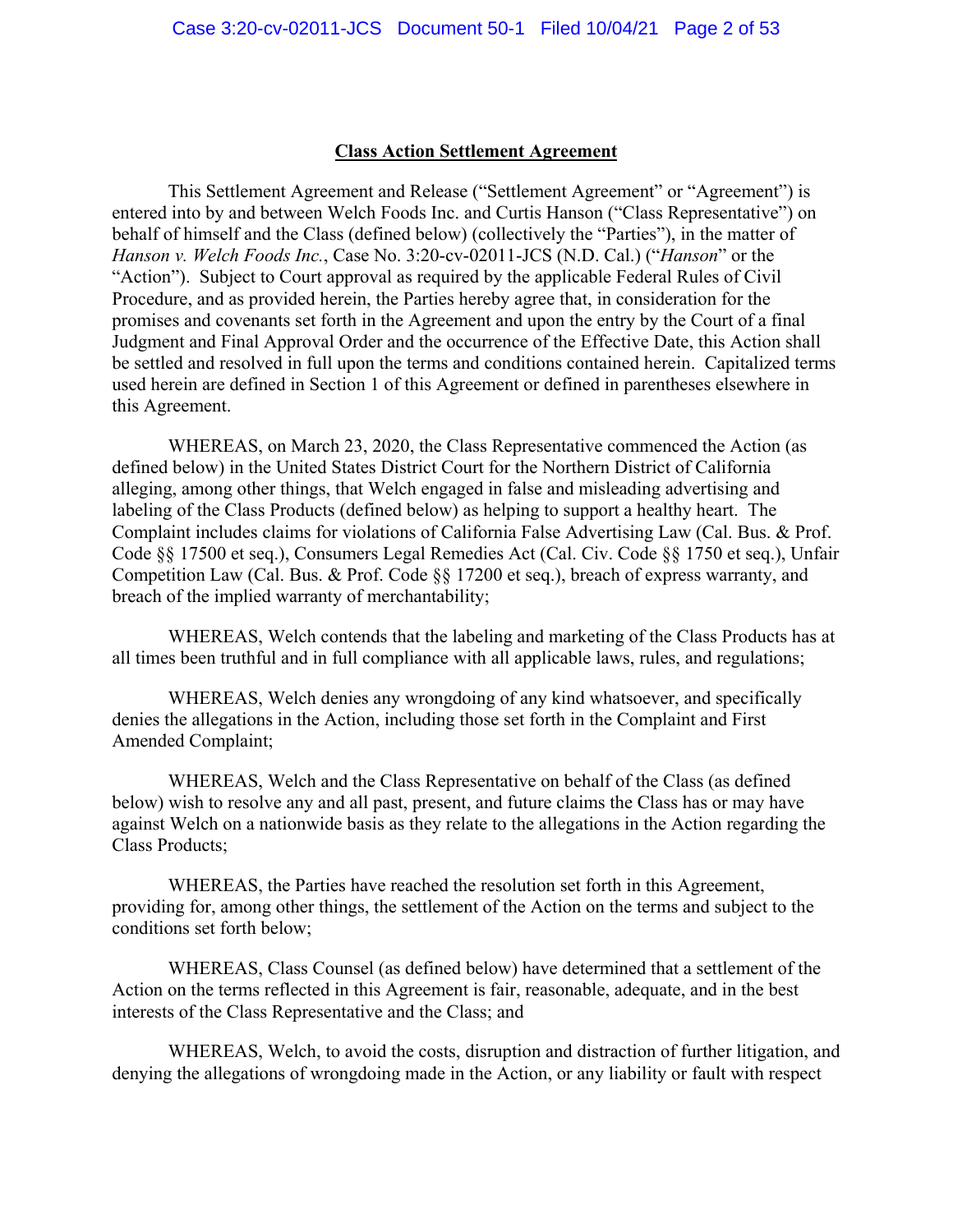thereto, has concluded that it is desirable that the claims against it be settled and dismissed on the terms reflected in this Agreement;

NOW, THEREFORE, for good and valuable consideration, the receipt and sufficiency of which is hereby acknowledged, the parties agree as follows:

#### **1 DEFINITIONS**

As used in this Agreement and the attached exhibits (which are an integral part of the Agreement and are incorporated in their entirety by reference) the following capitalized terms shall have the meanings set forth below, unless this Agreement specifically provides otherwise:

1.1. "Action" means the matter of *Hanson v. Welch Foods Inc.*, Case No. 3:20-cv-02011-JCS (N.D. Cal.).

1.2. "Agreement" or "Settlement Agreement" means this Class Action Settlement Agreement (including all exhibits attached hereto).

1.3. "Claim" means a request for relief submitted by or on behalf of a Class Member on a Claim Form to the Class Administrator in accordance with the terms of the Agreement.

- (a) "Approved Claim" means a Claim approved by the Class Administrator, according to the terms of this Agreement.
- (b) "Claimant" means any Class Member who submits a Claim Form for the purpose of claiming benefits, in the manner described in Section 5 of this Agreement.
- (c) "Authorized Claimant" means a Claimant with an Approved Claim.
- (d) "Claim Form" means the form to be used by or on behalf of a Class Member to submit a Claim to the Class Administrator.
- (e) "Claims Deadline" means the date by which a Claim Form must be postmarked or submitted online to the Class Administrator to be considered timely. The Claims Deadline shall be stated in the Class Notice, the Settlement Website, and in the Claim Form, and shall be no later than sixty-three (63) calendar days after the Notice Date.
- (f) "Claims Process" means the process by which Class Members may submit Claims, as described in Section 5 of this Agreement.

1.4. "Class" or "Settlement Class" means all persons in the United States who, between March 23, 2016 and October 1, 2021 (the "Class Period"), purchased in the United States, for household use and not for resale or distribution, one of the Class Products, as defined below. Excluded from the Class are: (i) those who purchased the Class Products for purpose of resale or distribution; (ii) Welch and its officers, directors and employees; (iii) any person who files a valid and timely Request for Exclusion; and (iv) the Judge to whom this Action is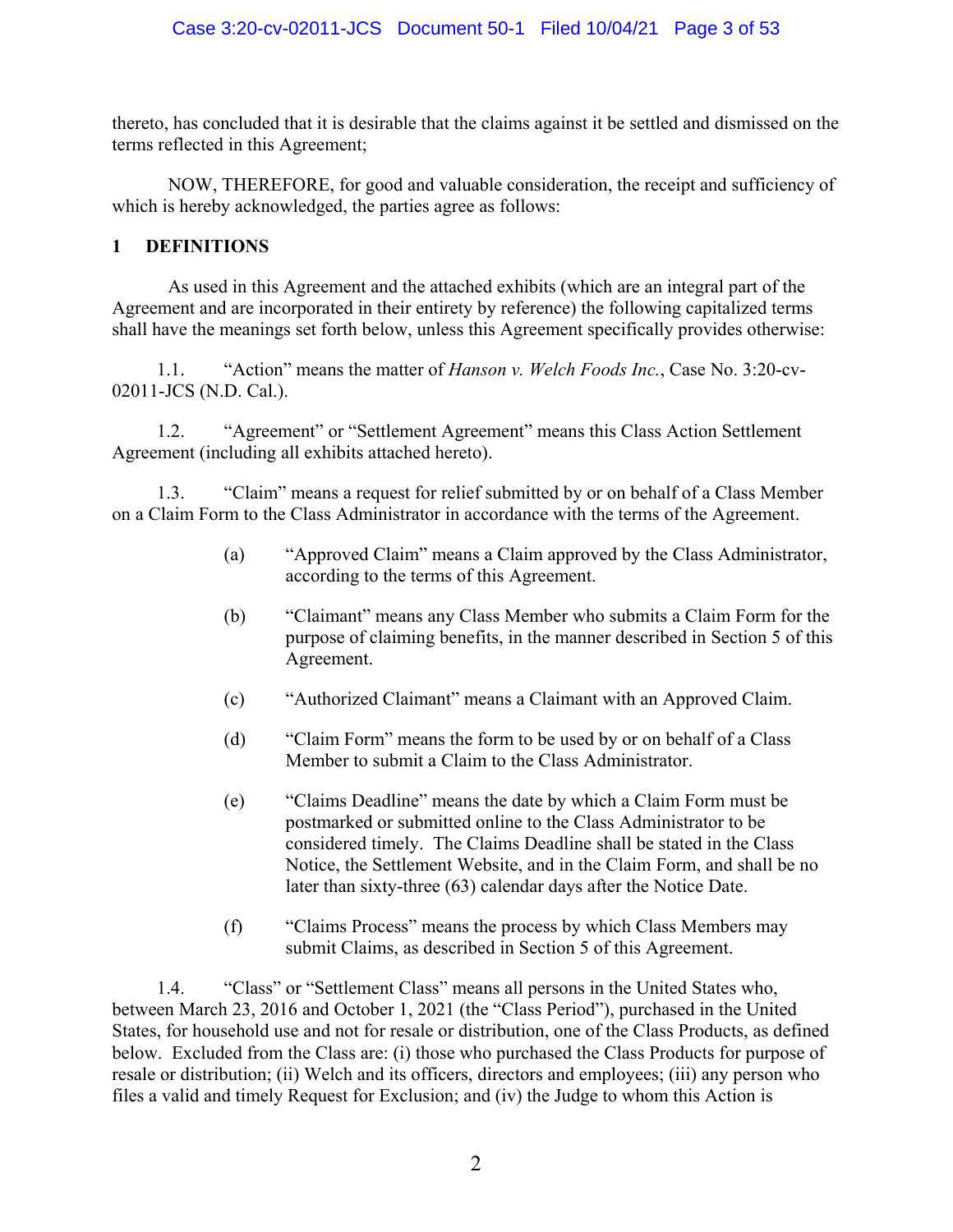assigned and any members of his immediate family.

1.5. "Class Member" or "Settlement Class Member" means any person who is a member of the Class.

1.6. "Class Period" means March 23, 2016 to October 1, 2021.

- 1.7. "Class Products" means any of the following:
	- (a) Welch's 100% Grape Juice Concord Grape
	- (b) Welch's 100% Juice Red Sangria
	- (c) Welch's 100% Black Cherry Concord Grape Juice

1.8. "Class Administrator" means the independent company retained by Class Counsel, with Welch's consent, and approved by the Court, to help design and to implement the program for disseminating the Class Notice, and to administer the Claims Process.

1.9. "Claims Administration" means the administration of the Claims Process by the Class Administrator.

1.10. "Class Counsel" means the following attorney of record for the Class Representative and Class in the Action, unless otherwise modified by the Court:

> Jack Fitzgerald Fitzgerald Joseph LLP 2341 Jefferson Street, Suite 200 San Diego, California 92110 Phone: (619) 215-1741

1.11. "Class Notice" means the forms of notice to be disseminated to Class Members pursuant to the Notice Plan informing them of the Settlement, including both the Long Form Notice and the Short Form Notice, and the substance of those documents.

- (a) "Long Form Notice" refers to the proposed full Class Notice that is attached to this Agreement as Exhibit 1, which is subject to Court approval and revision at the Court's order without affecting the enforceability of the remainder of the Agreement.
- (b) "Short Form Notice" refers to the proposed summary Class Notice that is attached to this Agreement as **Exhibit 2**, which is subject to Court approval and revision at the Court's order without affecting the enforceability of the remainder of the Agreement.
- 1.12. "Class Representative" means named plaintiff Curtis Hanson.
- 1.13. "Court" means the United States District Court for the Northern District of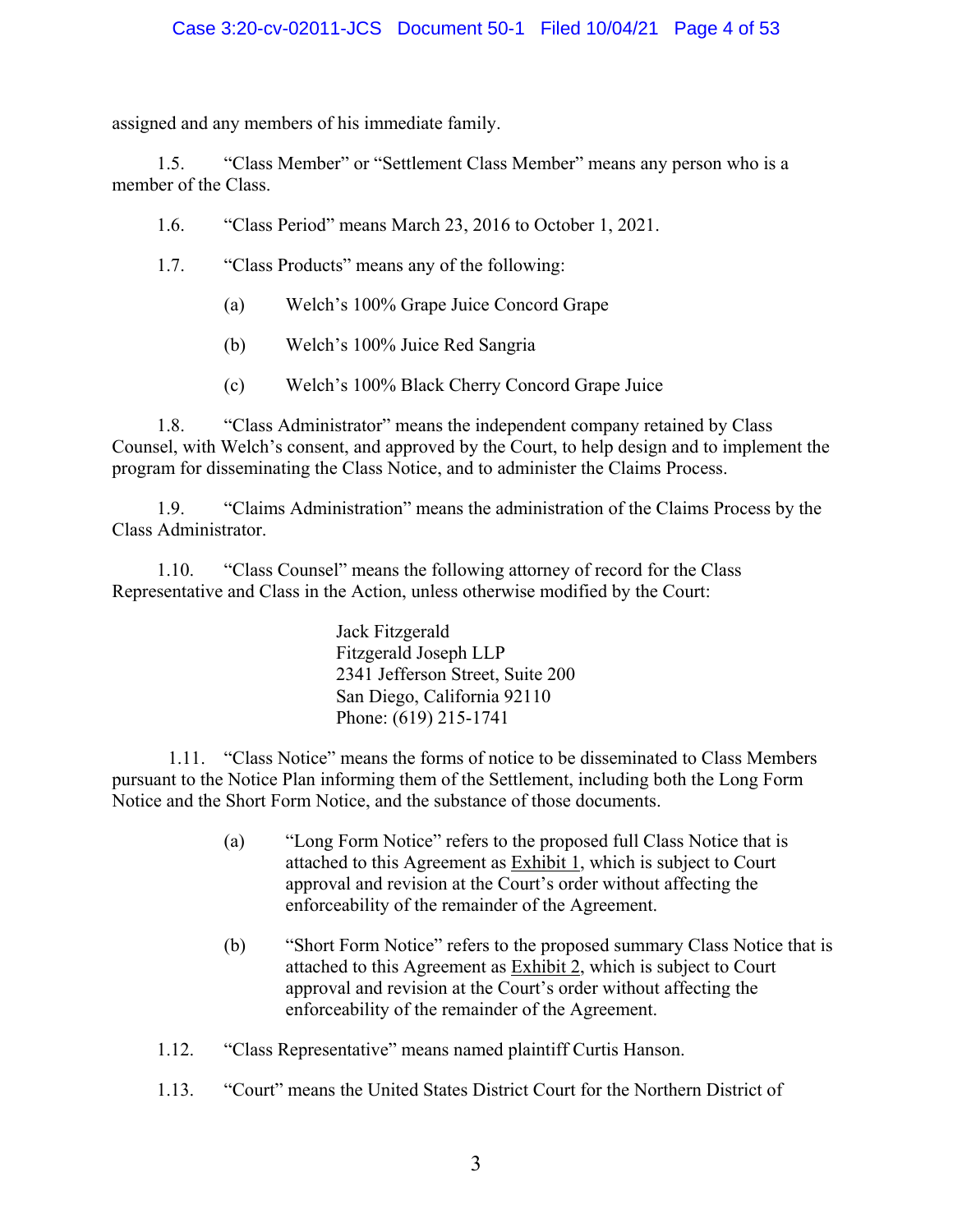California, the Honorable Joseph C. Spero presiding, and any other Judge assigned to preside over this Action.

1.14. "Defendant" or "Welch" means Welch Foods Inc., the defendant in the Action.

1.15. "Defendant's Counsel" or "Welch's Counsel" means Proskauer Rose LLP.

1.16. "Effective Date" means the date on which the Judgment becomes final. For purposes of this definition, the Judgment shall become final on the later in time of: (a) the date of expiration of the time for filing or noticing any appeal from the Judgment; or (b) if an appeal from the Judgment is filed, and the Judgment is affirmed or the appeal dismissed, the date of such affirmance or dismissal; or (c) if a petition for certiorari seeking review of the appellate judgment is filed and denied, the date the petition is denied; or (d) if a petition for writ of certiorari is filed and granted, the date of final affirmance or final dismissal of the review proceeding initiated by the petition for a writ of certiorari. Any proceeding or order, or any appeal or petition for review pertaining solely to any application for the Fee Award will not in any way delay or preclude the Judgment from becoming final.

1.17. "Fee Award" means the attorneys' fees and costs that may be awarded by the Court to compensate Class Counsel, which will be paid out of the Settlement Fund, as described in Section 7 of this Agreement.

1.18. "Final Approval Hearing" means the hearing to be conducted by the Court on such date as the Court may order to determine whether to grant final approval of the Settlement.

1.19. "Final Approval Order" means the order to be submitted to and entered by the Court in connection with the Motion for Final Approval and the Final Approval Hearing, substantially in the form attached hereto as Exhibit 3, which is subject to Court approval and revision at the Court's order without affecting the enforceability of the remainder of the Agreement.

1.20. "Judgment" means the final judgment entered by the Court pursuant to Federal Rule of Civil Procedure 58, substantially in the form attached hereto as Exhibit 4, which is subject to Court approval and revision at the Court's order without affecting the enforceability of the remainder of the Agreement.

1.21. "Motion for Final Approval" means the motion filed with the Court for final approval of the Settlement.

1.22. "Motion for Preliminary Approval" means the motion filed with the Court for preliminary approval of the Settlement.

1.23. "Notice and Other Administrative Costs" means all costs and expenses actually incurred by the Class Administrator in administering the Settlement, including but not limited to: all costs and expenses associated with the publication of Class Notice; establishment of the Settlement Website; providing CAFA notice; processing, handling, reviewing, and paying Approved Claims; and paying taxes and tax expenses related to the Settlement Fund (including all federal, state, or local taxes of any kind and interest or penalties thereon, as well as expenses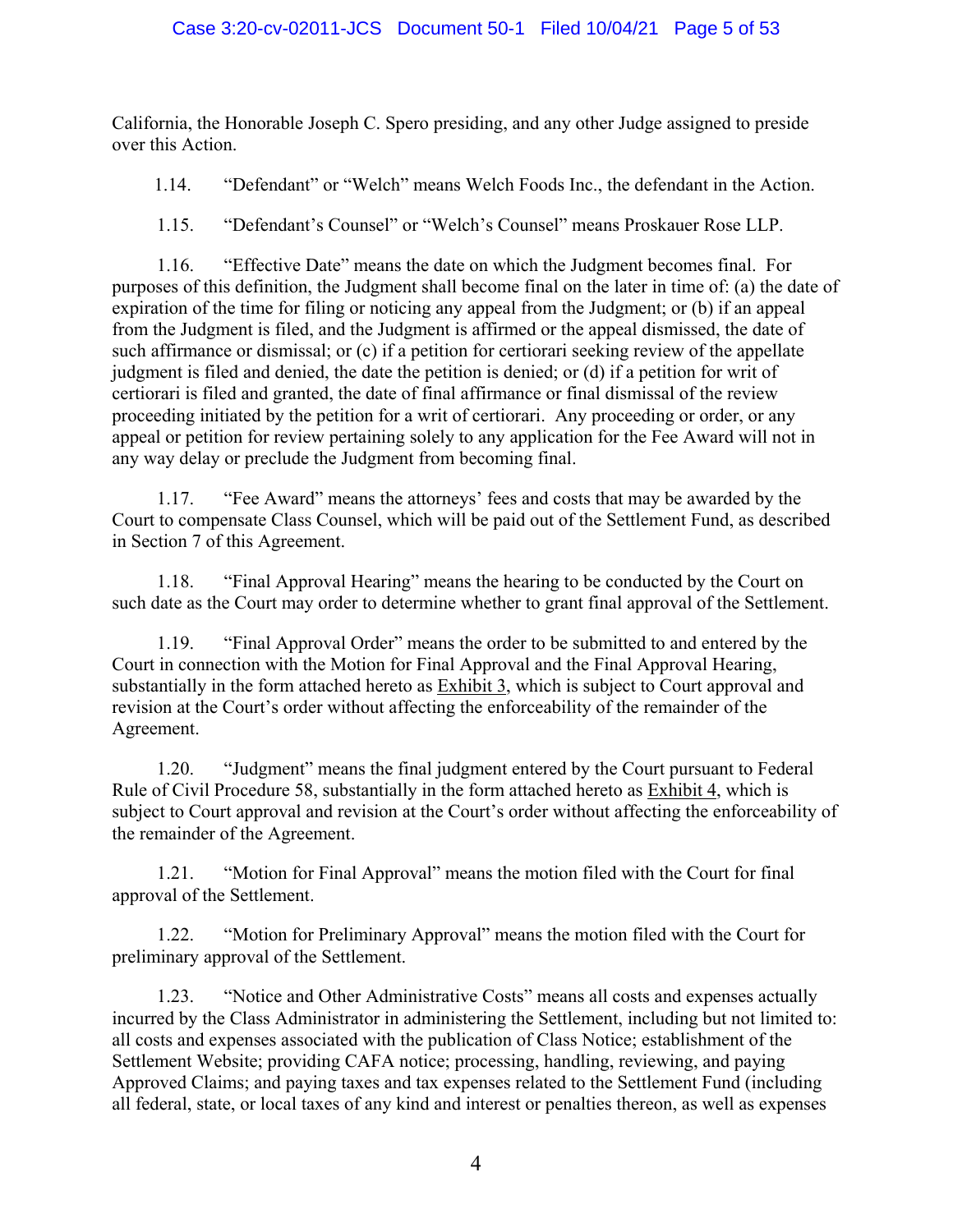incurred in connection with determining the amount of and paying any taxes owed and expenses related to any tax attorneys and accountants). All such costs and expenses are to be paid from the Settlement Fund. This includes all taxes on the income of the Settlement Fund, and any costs or expenses incurred in connection with the taxation of the Settlement Fund, all of which shall be paid out of the Settlement Fund, and shall be considered to be a Notice and Other Administrative Cost, which shall be timely paid by the Class Administrator. The Parties shall have no liability or responsibility for the payment of any such taxes.

1.24. "Notice Plan" means the plan for dissemination of Class Notice to be submitted to the Court in connection with the Motion for Preliminary Approval.

1.25. "Notice Date" means the date by which the Class Administrator is required to commence dissemination of the Class Notice as described in Section 9 below, and shall be no later than twenty-one (21) calendar days after the date the Court enters the Preliminary Approval Order.

1.26. "Objection Deadline" means the date by which Class Members must file with the Court a written statement objecting to any terms of the Settlement or to Class Counsel's request for fees or expenses, and shall be no later than sixty-three (63) calendar days after the Notice Date.

1.27. "Opt-Out Deadline" means the postmark date by which a Class Member must submit his or her Request for Exclusion to the Class Administrator to opt out of the Settlement and not release his or her claims as part of the Released Claims, and shall be no later than sixtythree (63) calendar days after the Notice Date.

1.28. "Party" or "Parties" means the Class Representative, on behalf of the Class, and Welch.

1.29. "Person" means any individual, corporation, partnership, association, or any other legal entity.

1.30. "Plaintiff" means the Class Representative, individually and on behalf of the Class.

1.31. "Preliminary Approval Date" means the date the Court enters the Preliminary Approval Order.

1.32. "Preliminary Approval Order" means the order to be submitted to and entered by the Court in connection with the Motion for Preliminary Approval, substantially in the form attached hereto as Exhibit 5, which is subject to Court approval and revision at the Court's order without affecting the enforceability of the remainder of the Agreement.

1.33. "Proof of Purchase" means documentation or other evidence reasonably establishing that a Claimant purchased the claimed number of Class Products within the Class Period.

1.34. "Released Claims" or "Released Claim" means any and all actions, causes of

5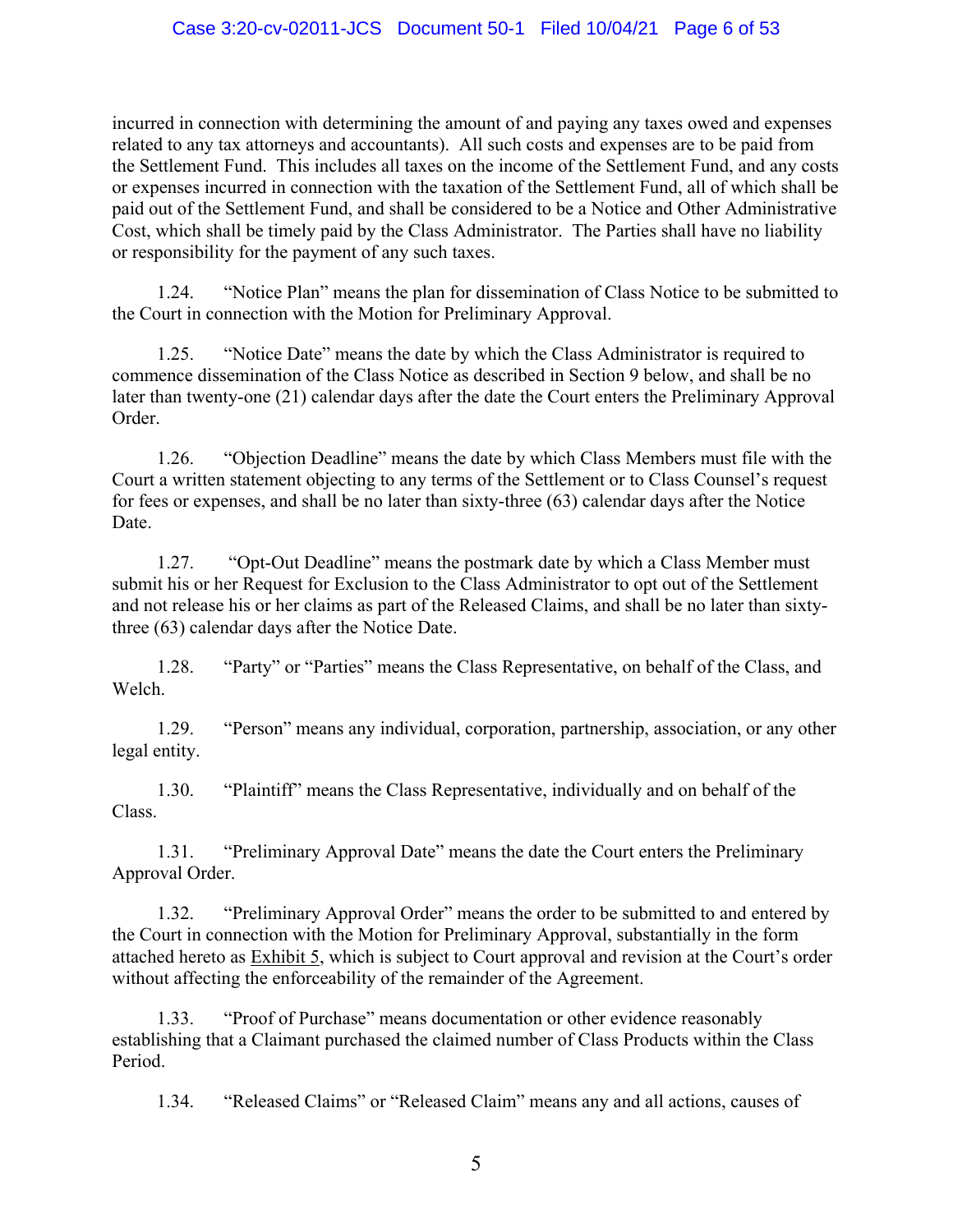action, claims, demands, rights, suits, liabilities, debts, dues, sum of money, accounts, controversies, promises, trespasses, damages, judgments, liens, losses, obligations, demands, reckonings, bonds, bills, specialties, variances, trespasses, costs, expenses, penalties, attorneys' fees, injunctive and/or declaratory relief whatsoever in law or in equity, existing under federal statutory or common law, state statutory or common law, local statutory or common law, whether known or unknown, accrued or unaccrued, suspected or unsuspected, disclosed or undisclosed, matured or unmatured, absolute or contingent, joint or several, and whether arising now or in the future, that any Releasing Party has or may have against the Released Parties that (i) relate to the Class Products (except for any claim for personal injury), (ii) arise out of or relate to the facts alleged or the claims asserted in the Action, (iii) are based on the identical factual predicate as that underlying the claims in the Action, or (iv) depend on the same set of facts alleged in the Action, which have been or which could have been asserted in the Action, and that have been brought, could have been brought, or are currently pending in any forum in the United States. The scope of the Released Claims shall be the broadest permitted by law, but is not intended to go beyond that scope.

1.35. "Released Parties" or "Released Party" means Welch, together with its affiliates, predecessors, successors, assigns, parents, subsidiaries, divisions, and departments, and any and all of their past, present and future officers, executives, officials, principals, directors, employees, stockholders, members, heirs, partners, agents, servants, successors, advisors, attorneys, accountants, financial advisors, insurers, representatives, licensees, licensors, retailers, resellers, manufacturers, distributors, suppliers, subrogees, trustees, executors, administrators, insures, reinsurers, accountants, actuaries, fiduciaries, consultants, representatives and assigns, and any other Person acting on Welch's behalf. It is expressly understood that, to the extent a Released Party is not a party to the Agreement, all such Released Parties are intended third-party beneficiaries of the Agreement.

1.36. "Releasing Parties" or "Releasing Party" means (i) the Class Representative, (ii) all other Class Members who do not exclude themselves from the Settlement, (iii) the Class Representative's and/or other participating Class Members' respective past or present parents, predecessors, successors, assigns, heirs, beneficiaries, representatives, affiliates, divisions, business units, subsidiaries, (iv) any entities in which the Class Representative and/or other participating Class Member has or had a controlling interest or that has or had a controlling interest in him, her, or it, and any other person or entity (including any governmental entity) claiming by or through, on behalf of, for the benefit of, derivatively for, or as representative of the Class Representative and/or any other Class Member, and (v) the respective past and present directors, governors, executive-committee members, officers, officials, employees, members, partners, principals, agents, attorneys, advisors, trustees, administrators, fiduciaries, consultants, service providers, representatives, successors in interest, assigns, beneficiaries, heirs, executors, accountants, accounting advisors, and auditors of any or all of the above persons or entities.

1.37. "Request for Exclusion" means the written submission that must be submitted to the Class Administrator and postmarked on or before the Opt-Out Deadline, consistent with the terms of this Agreement, by a Class Member who wishes to be excluded from the Settlement.

1.38. "Service Award" means any award approved by the Court to be paid to the Class Representative from the Settlement Fund.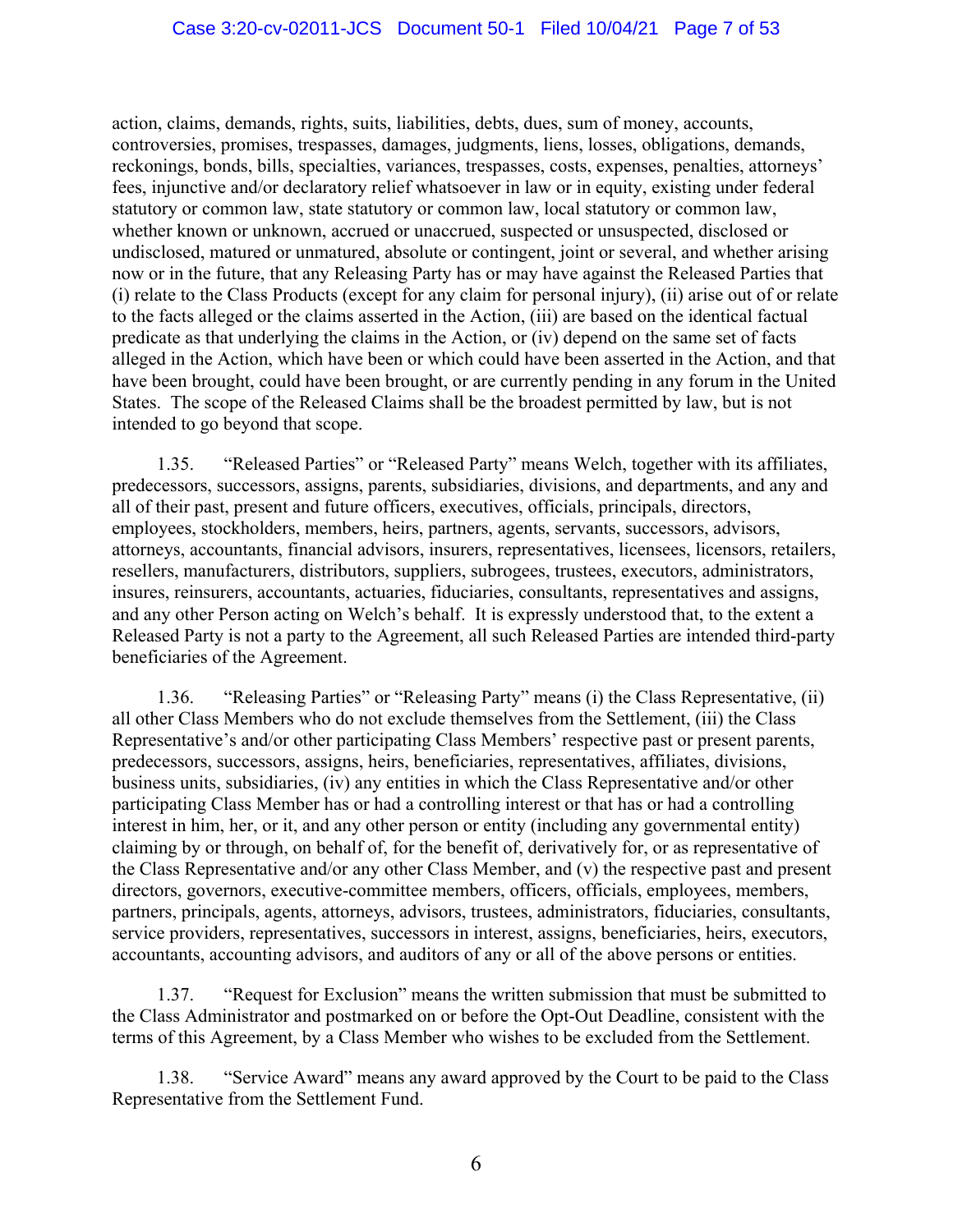1.39. "Settlement" means the resolution of this Action in accordance with the terms of this Agreement.

1.40. "Settlement Fund" means the qualified settlement fund to be funded by Welch in accordance with Section 4 below, which is in the form of a non-reversionary common fund and is established in accordance with 26 C.F.R.  $\S$ § 1.468B-1(c) and (e)(1).

1.41. "Settlement Payment" means the amount to be paid to Authorized Claimants, as set forth in Section 5 below.

1.42. "Settlement Website" means the Internet website to be established and maintained by the Class Administrator to provide information to the Class about the Settlement and to permit Class Members to submit Claims online.

1.43. Other capitalized terms in this Agreement but not defined in Section 1 shall have the meanings ascribed to them elsewhere in this Agreement.

# **2 CERTIFICATION OF THE CLASS**

2.1. This Agreement is for settlement purposes only, and neither the fact of nor any provision contained in this Agreement, nor any action taken hereunder, shall constitute or be construed as an admission of: (a) the validity of any claim or allegation by Plaintiff, or of any defense asserted by Welch, in the Action or (b) any wrongdoing, fault, violation of law, or liability on the part of any Party, Released Party, Class Member, or their respective counsel.

2.2. As part of the Motion for Preliminary Approval, Plaintiff will seek certification of the Class. Welch hereby consents, solely for purposes of the Settlement, to the certification of the Class, to the appointment of Class Counsel, and to the approval of Plaintiff as a suitable representative of the Class; provided, however, that if the Court fails to approve this Settlement or the Settlement otherwise fails to be consummated, then Welch's consent given in this provision shall be null and void and Welch shall retain all rights it had immediately preceding the execution of this Agreement, including, without limitation, the right to object to all of the matters to which it is consenting in this provision and Agreement.

# **3 DISMISSAL OF LITIGATION**

3.1 Upon final approval of this Settlement by the Court, a Final Approval Order substantially in the form attached hereto as Exhibit 3, or in the form of a written decision and Order, will be entered by the Court, providing for the dismissal of this Action with prejudice.

# **4 SETTLEMENT FUND**

4.1 Welch agrees to fund into the Settlement Fund the amount of \$1,500,000 U.S., which shall be used to pay all Settlement expenses, including but not limited to any Notice and Other Administrative Costs, Fee Award, Service Award, and Settlement Payment.

4.2 The Class Administrator is authorized to establish the Settlement Fund under 26 C.F.R. §§ 1.468B-1(c) and (e)(1), to act as the "administrator" of the Settlement Fund pursuant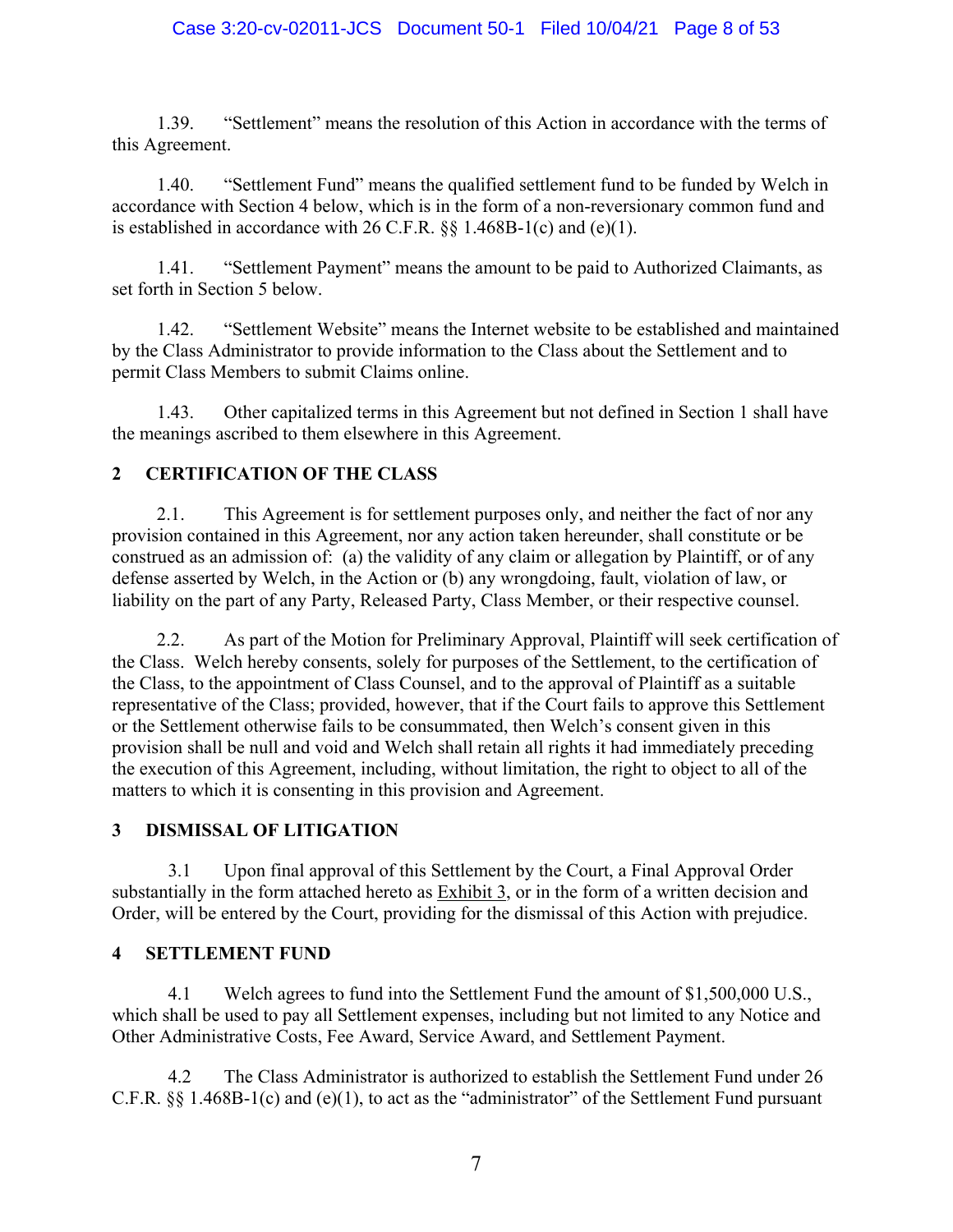#### Case 3:20-cv-02011-JCS Document 50-1 Filed 10/04/21 Page 9 of 53

to 26 C.F.R. § 1.468B-2(k)(3), and to undertake all duties as administrator in accordance with the Treasury Regulations promulgated under § 1.468B of the Internal Revenue Code of 1986. All costs incurred by the Class Administrator operating as administrator of the Settlement Fund shall be considered Notice and Other Administrative Costs and shall be borne solely by the Settlement Fund. Any interest proceeds and/or income earned by the Settlement Fund shall remain in the Settlement Fund and be used to pay Settlement expenses.

4.3 The Settlement Fund at all times will be deemed a "qualified settlement fund" within the meaning of United States Treasury Reg. § 1.468B-1. All taxes (including any estimated taxes, and any interest or penalties relating to them) arising with respect to the income earned by the Settlement Fund or otherwise, including any taxes or tax detriments that may be imposed upon Defendant with respect to income earned by the Settlement Fund for any period during which the Settlement Fund does not qualify as a "qualified settlement fund" for the purpose of federal or state income taxes or otherwise (collectively "Taxes"), will be paid out of the Settlement Fund. Defendant and its counsel, and Plaintiff and Class Counsel, will have no liability or responsibility for any of the Taxes. The Settlement Fund will indemnify and hold Defendant and its counsel, and Plaintiff and Class Counsel, harmless for all Taxes (including, without limitation, Taxes payable by reason of any such indemnification).

4.4 Within ten (10) calendar days after entry of the Preliminary Approval Order, Welch shall pay \$1,500,000 U.S. into the qualified Settlement Fund established by the Class Administrator.

4.5 All Settlement Payments, Fee Awards, Service Awards, and Notice and Other Administrative Costs shall be paid from the Settlement Fund. Any funds that remain in the Settlement Fund after such payments shall be donated *cy pres* to the American Heart Association, subject to Court approval or, if not approved by the Court, to one or more other Court-approved non-sectarian, not-for-profit firms whose work is sufficiently tethered to the allegations in this Action.

4.6 In the event the Court does not grant final approval of the Settlement, or the Settlement is otherwise overturned or fails to be carried out in accordance with the terms of this Agreement, all funds in the qualified Settlement Fund shall be promptly returned to Welch. In the event the Court denies final approval of the Settlement or it is overturned on appeal, such funds shall be returned to Welch within twenty-one (21) calendar days of the Court's denial or the decision overturning the Settlement.

#### **5 CLAIMS PROCESS**

5.1 To receive a Settlement Payment, a Class Member must complete a Claim Form online or in hard copy and submit it to the Class Administrator by the Claims Deadline. The Class Administrator shall review and process the Claims in accordance with the guidelines set forth below.

5.2 The Claim Form will be distributed as part of the Notice Plan as described below, will be available on the Settlement Website, and may be submitted to the Class Administrator online through the Settlement Website or by U.S. mail or other regularly maintained mail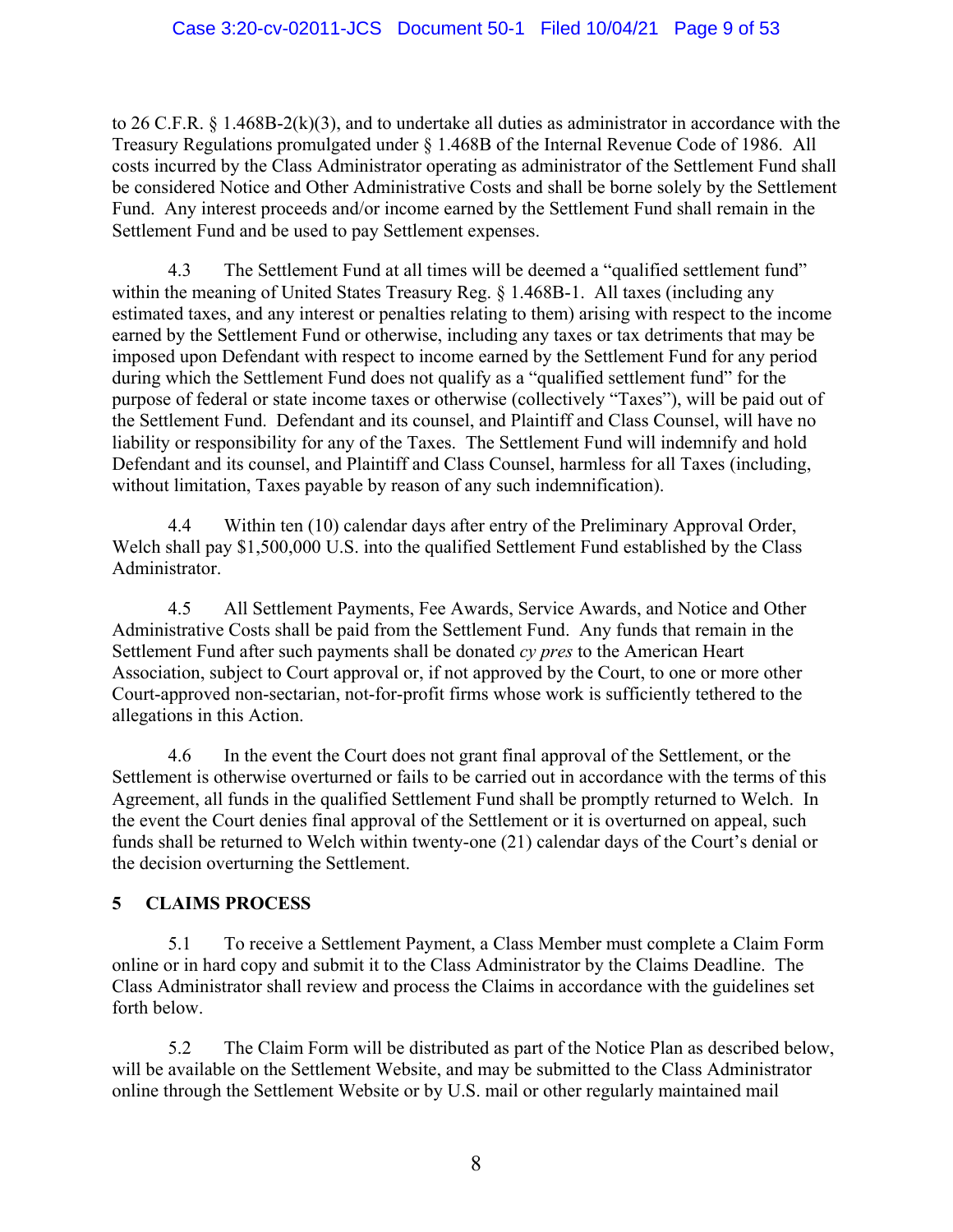delivery service.

5.3 Claim Forms must be submitted or postmarked on or before the Claims Deadline to be considered timely. The Claims Deadline will be clearly and prominently stated in the Preliminary Approval Order, the Class Notice, on the Settlement Website, and on the Claim Form.

5.4 On the Claim Form, each Claimant will be required to provide customary identifying information, including the Claimant's name, address, email address, and telephone number. In addition, each Claimant will be required to identify which of the Class Products he or she has purchased during the Class Period. For each Class Product, the Claimant will be required to state the total number of such product(s) he or she purchased during the Class Period, and the approximate date(s) of purchase. The Claim Form may also request additional information from Claimants to provide reasonable bases for the Class Administrator to monitor for and detect fraud. Such additional information may include, for example, retailers and locations (city and state) at which the Claimant purports to have purchased the Class Products. In addition, the Claim Form will require the Claimant to declare that the information provided is true and correct to the best of the Claimant's memory and knowledge.

5.5 A maximum of one Claim Form may be submitted for each household. The Class Administrator shall identify any Claim Forms that appear to seek relief on behalf of the same household ("Duplicate Claim Forms"). The Class Administrator shall designate any such Duplicate Claim Forms as invalid Claims.

5.6 The Class Administrator shall be responsible for reviewing all claims to determine their validity. The Class Administrator shall reject any Claim that does not comply in any material respect with the instructions on the Claim Form or with the terms of this Section 5, that is submitted via a Claim Form that is not reasonably complete or does not contain sufficient information to entitle the Claimant to a Settlement Payment or to enable the mailing of the Settlement Payment to the Claimant, that is submitted or postmarked after the Claims Deadline, or that the Class Administrator identifies as fraudulent. The Class Administrator shall retain sole discretion in accepting or rejecting Claims and shall have no obligation to notify Claimants of rejected Claims unless otherwise ordered by the Court.

5.7 The Class Administrator shall exercise, in its discretion, all usual and customary steps to prevent fraud and abuse and take any reasonable steps to prevent fraud and abuse in the claim process. The Class Administrator may, in its discretion, deny in whole or in part, any Claim to prevent actual or possible fraud or abuse.

5.8 The Class Administrator shall provide periodic updates to Class Counsel and Defendant's Counsel regarding the status of Claim Form submissions beginning not later than fourteen (14) days after the Notice Date and continuing on a bi-weekly basis thereafter.

5.9 Class Members who submit a timely and valid Claim Form approved by the Class Administrator shall be designated as Authorized Claimants.

5.10 Subject to Sections 5.11 and 5.12 below, an Authorized Claimant is entitled to a Settlement Payment of \$1 for each Class Product he or she purchased during the Class Period, up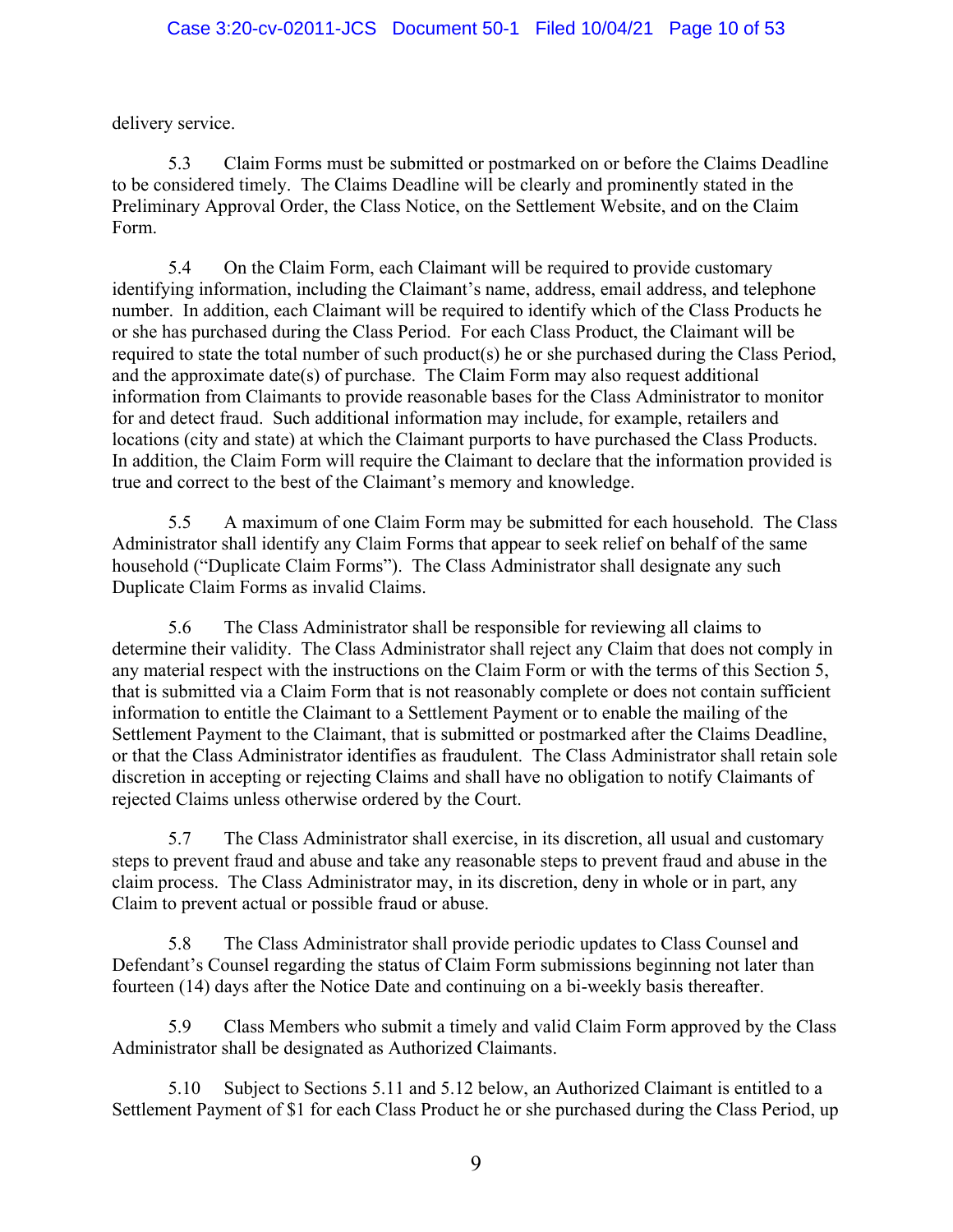to 12 products, without the need to present Proof of Purchase.

5.11 Claimants seeking a Settlement Payment for the purchase of more than 12 Class Products during the Class Period will need to show Proof of Purchase to be eligible for payment exceeding \$12. An Authorized Claimant with Proof of Purchase is entitled to a Settlement Payment of \$1 for each Class Product he or she purchased during the Class Period, up to the number of products shown in his or her Proof of Purchase, regardless of the number, and even if in excess of 12.

5.12 If the total value of all Approved Claims is less than or exceeds the funds available for distribution to Class Members in the Settlement Fund after all other expenses have been deducted, then the amounts of the Settlement Payments will be increased or reduced *pro rata*, as necessary, to use all funds available for distribution to Class Members. All payments to Class Members will be made in a single distribution, and any such *pro rata* adjustment will be calculated prior to the distribution of funds.

5.13 The Class Administrator shall pay out Approved Claims in accordance with the terms of this Agreement commencing no earlier than the later of (i) thirty (30) days after the Claims Deadline and (ii) thirty (30) days after the Effective Date. The Parties shall work with the Class Administrator to choose a manner of payment that is secure, cost-effective, and convenient for Authorized Claimants.

5.14 Any person that receives a Settlement Payment will be solely responsible for any taxes or tax-related expenses owed or incurred by that person by reason of that Settlement Payment. Such taxes and tax-related expenses will not be paid from the Settlement Fund. In no event will Welch, the Class Representative, Class Counsel, the Class Administrator, or any of the other Released Parties have any responsibility or liability for taxes or tax-related expenses arising in connection with the issuance of Settlement Payments or other payments made from the Settlement Fund to the Class Representative, Class Members, or any other person or entity.

5.15 Those Authorized Claimants whose payments are not cleared within one hundred and eighty (180) days after issuance will be ineligible to receive a Settlement Payment and the Class Administrator will have no further obligation to make any payment from the Settlement Fund to such Authorized Claimants.

5.16 The Class Administrator shall provide periodic reports to Class Counsel and Defendant's Counsel regarding the implementation of the Agreement and this Claims Process.

5.17 The Class Administrator shall provide all information gathered in investigating Claims, including, but not limited to, copies of all correspondence and email and all notes of the Class Administrator, the decision reached, and all reasons supporting the decision, if requested by Class Counsel or Defendant's Counsel.

# **6 INJUNCTIVE RELIEF**

6.1 For a period of at least two (2) years (the "Refrain From Use Period"), Welch agrees to refrain from using on the labels of the Class Products the claims "helps support a healthy heart" and "helps promote a healthy heart," as well as any substantially identical claim,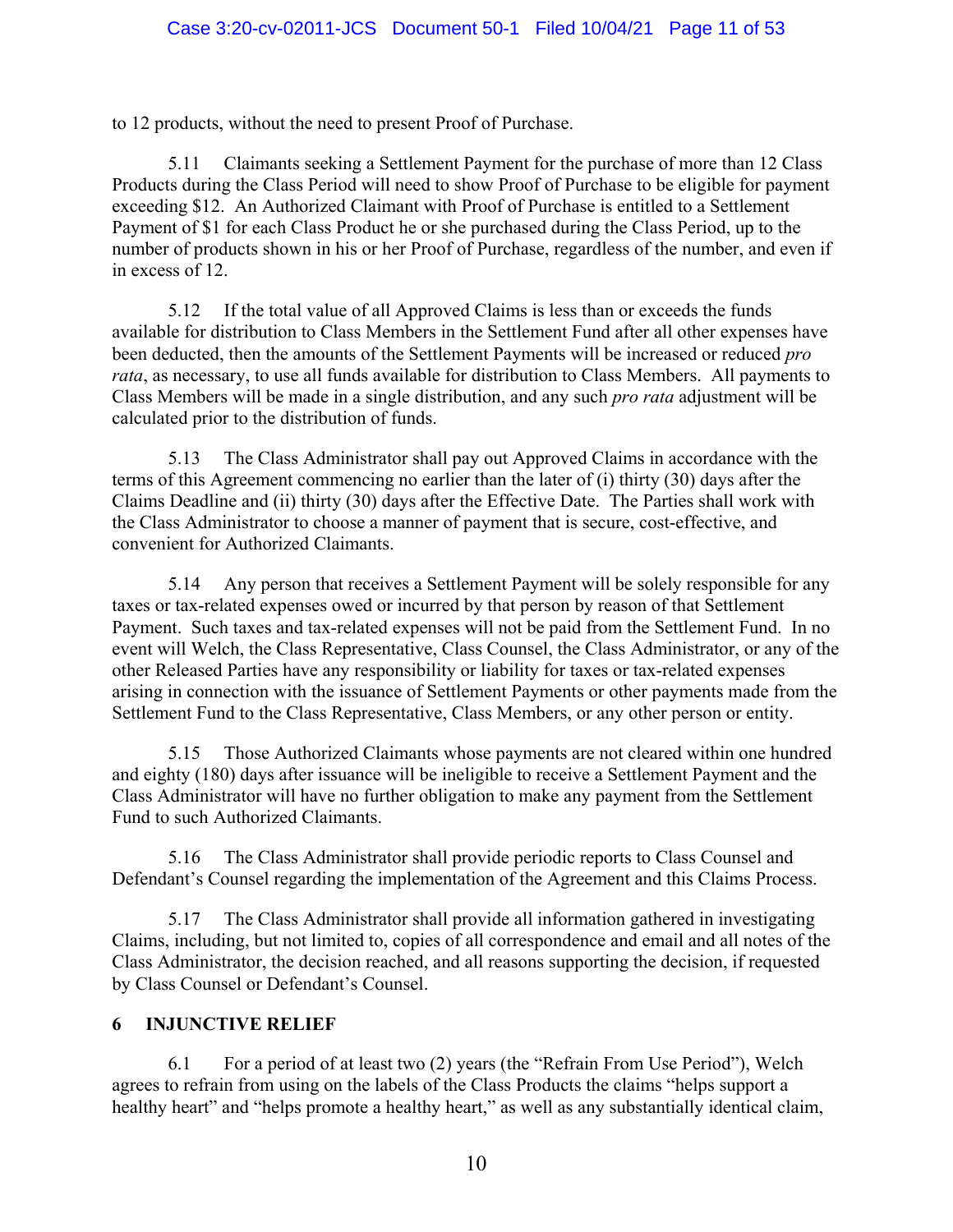subject to Section 6.5.

6.2 The obligation to begin the Refrain From Use Period shall not arise until one (1) year following the Effective Date, provided that Welch may elect to begin the Refrain From Use Period earlier.

6.3 Prior to the start of the Refrain From Use Period, Welch shall be permitted to continue to print the current labels for the Class Products in the normal course of business, and to ship Class Products bearing those labels. Moreover, Welch shall be permitted to sell through all inventory bearing the current labels even after the Refrain From Use Period begins (in which case, both the current and modified labels might be in the marketplace for some overlapping period of time). If Welch experiences supply chain issues with the printing of labels in accordance with Section 6.1, so long as Welch provides Class Counsel with representations concerning the supply chain issues (which Welch may provide to Class Counsel confidentially), the obligation to begin the Refrain From Use period under Section 6.2 shall not arise until eighteen (18) months following the Effective Date.

6.4 If Class Counsel on behalf of the Class Representative believes Welch is in breach of any of the injunctive relief provisions set forth in this Section, they shall be obligated to give Welch reasonable notice and a reasonable opportunity to cure following a "meet and confer" conference before seeking any related relief.

6.5 Nothing in this Agreement shall preclude Welch from using, in compliance with 21 C.F.R. § 101.75, an authorized health claim regarding the link between diets low in saturated fat and cholesterol and reduction in the risk of cardiovascular disease, if the Class Products qualify for such a claim under 21 C.F.R. § 101.75.

# **7 ATTORNEYS' FEES, COSTS, AND SERVICE AWARD**

7.1 At least 35 days before the Objection Deadline, Class Counsel and the Class Representative shall file a motion, set for hearing on the same date as the Final Approval Hearing, requesting a Fee Award and Service Award, to be paid from the Settlement Fund.

7.2 The Class Administrator shall pay to Class Counsel from the Settlement Fund the Fee Award within twenty-one (21) calendar days of entry of the Judgment and the Final Approval Order, notwithstanding the filing of any appeals, or any other proceedings which may delay the Effective Date of the Settlement, subject to Class Counsel providing all payment routing information and tax ID numbers for Class Counsel, and the completion of necessary forms, including but not limited to W-9 forms. Payment of the Fee Award will be made from the Settlement Fund by wire transfer to Class Counsel in accordance with the wire instructions to be provided by Class Counsel.

7.3 Notwithstanding the foregoing, if for any reason, the Fee Award is overturned, reduced, vacated, or otherwise modified, Class Counsel shall be obligated to return within thirty (30) calendar days any difference between the amount of the original award and any reduced award.

7.4 Any Service Award approved by the Court for the Class Representative shall be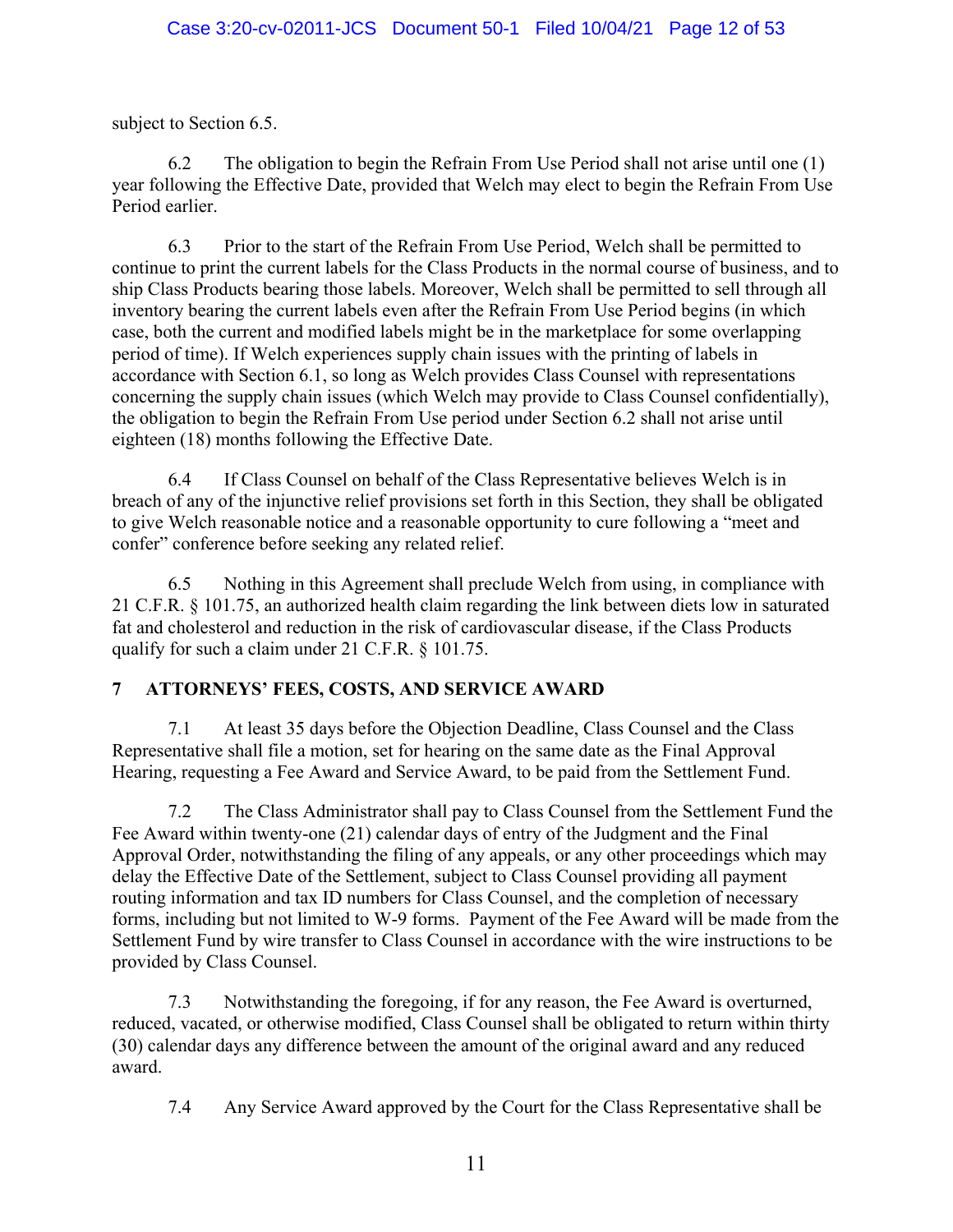paid by the Class Administrator from the Settlement Fund in the form of a check to the Class Representative that is sent care of Class Counsel, or other method authorized by Class Counsel on behalf of the Class Representative, within the earlier of thirty (30) days after the Effective Date, or the date the Class Administrator begins making distributions of Settlement Payments to Authorized Claimants.

7.5 The payment of the Fee Award and Service Award are subject to and dependent upon the Court's approval as set forth above. However, this Settlement is not dependent or conditioned upon the Court's approving Class Counsel's and the Class Representative's requests for such payments or awarding the particular amounts sought by Class Counsel and the Class Representative. In the event the Court declines Class Counsel's or the Class Representative's requests, or awards less than the amounts sought, this Settlement will continue to be effective and enforceable by the Parties, provided however, that the Class Representatives and Class Counsel retain the right to appeal any decision by the Court regarding the Fee Award and Service Award, even if the Settlement is otherwise approved by the Court.

### **8 CLASS ADMINISTRATOR**

8.1 Class Counsel, with Welch's consent and the Court's approval, will retain a Class Administrator, to help implement the terms of the Agreement and the Settlement.

8.2 The Class Administrator shall assist with various administrative tasks, including, without limitation: (1) establishing and operating the Settlement Fund, (2) arranging for dissemination of the Class Notice pursuant to the Notice Plan agreed to by the Parties and approved by the Court, (3) making any mailings required under the terms of this Agreement or any Court order or law, including handling returned mail, (4) answering oral and written inquiries from Class Members and/or forwarding such inquiries to Class Counsel or their designee, (5) receiving and maintaining any Requests for Exclusion, (6) establishing a Settlement Website, (7) establishing a toll-free informational telephone number to provide settlementrelated information to Class Members, (8) receiving and processing Claims (including monitoring for fraud and validating or rejecting such Claims) and distributing payments to Authorized Claimants, (9) providing regular updates on the claims status to counsel for all Parties, (10) distributing payment of any Fee Award to Class Counsel under the terms of this Agreement, (11) distributing payment of any Service Award to the Class Representative under the terms of this Agreement, and (12) otherwise assisting with administration of the Settlement.

8.3 The Class Administrator shall make all reasonable efforts to abide by the following standards:

- (a) The Class Administrator shall accurately and neutrally describe, and shall train and instruct its employees and agents to accurately and objectively describe, the terms of the Settlement in communications with Class Members;
- (b) The Class Administrator shall provide prompt, accurate and objective responses to inquiries from Class Counsel or their designee, Welch and/or Welch's Counsel.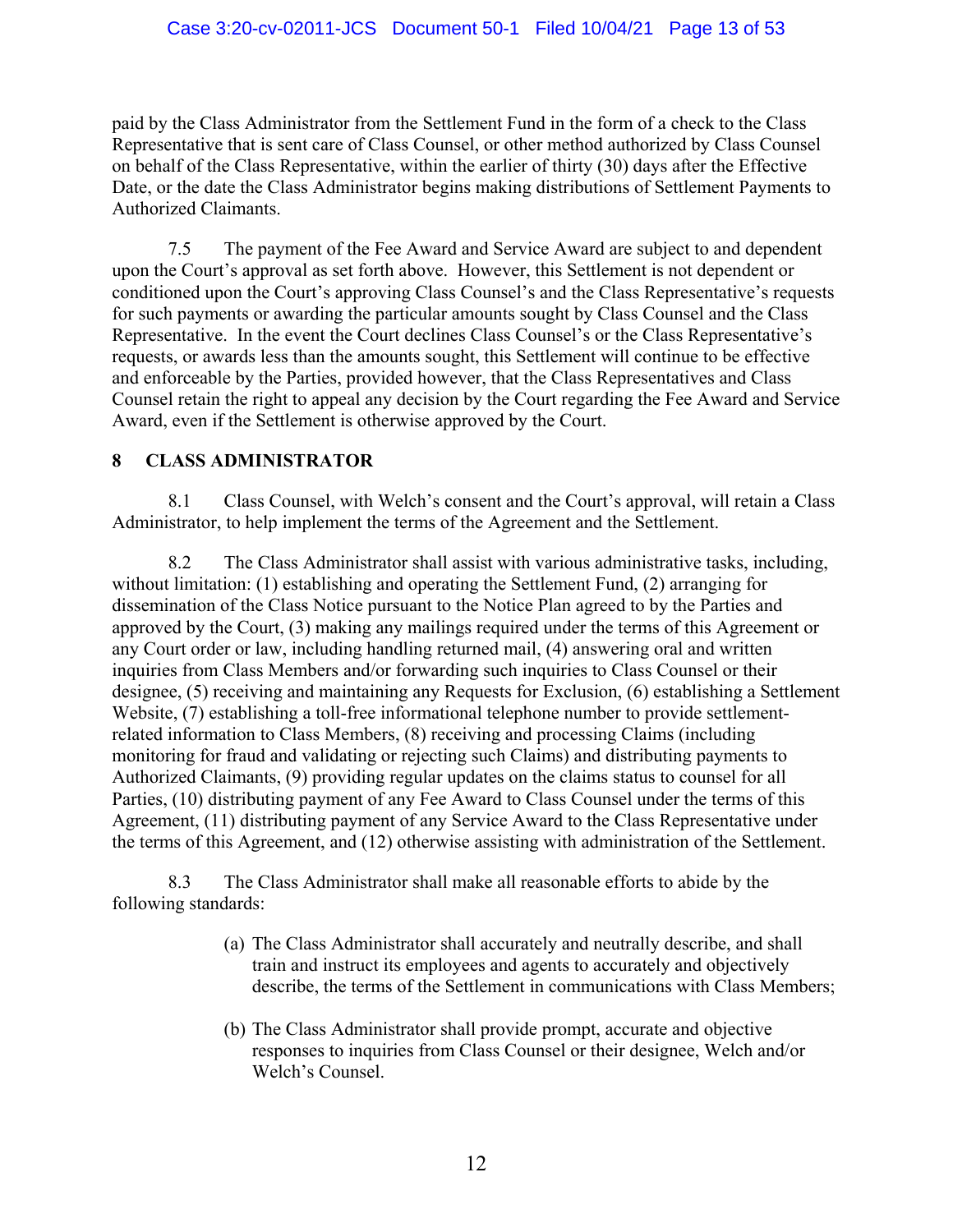(c) The Class Administrator shall keep a clear and careful record of all communications with Class Members, all Claims decisions, all expenses, and all tasks performed in administering the notice and Claims review processes.

### **9 NOTICE**

9.1 Dissemination of Class Notice will be effectuated through targeted internet and social-media based advertisements. The Class Notice will conform to all applicable requirements of the Federal Rules of Civil Procedure, the United States Constitution (including the Due Process Clauses), and any other applicable law, and will otherwise be in the manner and form approved by the Parties and the Court. Copies of the proposed forms of Class Notice are attached as Exhibits 1 and 2. Class Notice shall be disseminated pursuant to the Notice Plan agreed upon by the Parties and submitted to the Court in connection with the Motion for Preliminary Approval. The costs of such notice will be paid from the Settlement Fund and will be deemed a Notice and Other Administrative Cost.

9.2 The Class Administrator will commence disseminating Class Notice no later than twenty-one (21) calendar days following the Court's entry of the Preliminary Approval Order (the "Notice Date").

9.3 At or prior to the Final Approval Hearing, at the request of either Class Counsel or Welch's Counsel, the Class Administrator shall provide the Court with an affidavit attesting that Class Notice was disseminated pursuant to the Notice Plan.

9.4 To the extent required under CAFA, the Class Administrator, on behalf of Welch, will serve notice upon the appropriate federal and state officials to inform them about the proposed Settlement. *See* 28 U.S.C. § 1715(b). The costs of such notice will be paid from the Settlement Fund and will be deemed a Notice and Other Administrative Cost.

#### **10 OBJECTIONS**

10.1 Any Class Member who intends to object to the fairness of the Settlement must do so in writing and file his or her written objection with the Court on or before the Objection Deadline for the objection to be considered timely.

10.2 Any objection to the Settlement must include: (a) a caption or title that clearly identifies the Action and that the document is an objection; (b) the objector's name, address, telephone number, email or, if represented by counsel, the name, address, telephone number and email of his or her counsel; (c) information sufficient to establish the objector's standing as a Class Member; (d) a statement indicating whether the objector intends to appear at the Final Approval Hearing, either in person or through counsel; (e) a statement of the objection and the grounds supporting the objection, including any facts and/or law supporting the objection; (f) copies of any papers, briefs, or other documents upon which the objection is based; (g) the name and case number for all actions in which the objector has objected to a class action settlement in the past five (5) years; (h) the objector's signature, and (i) if the objector is represented by counsel, the signature of objector's counsel (the "Objection").

10.3 Any Class Member who files a timely written Objection, as described in the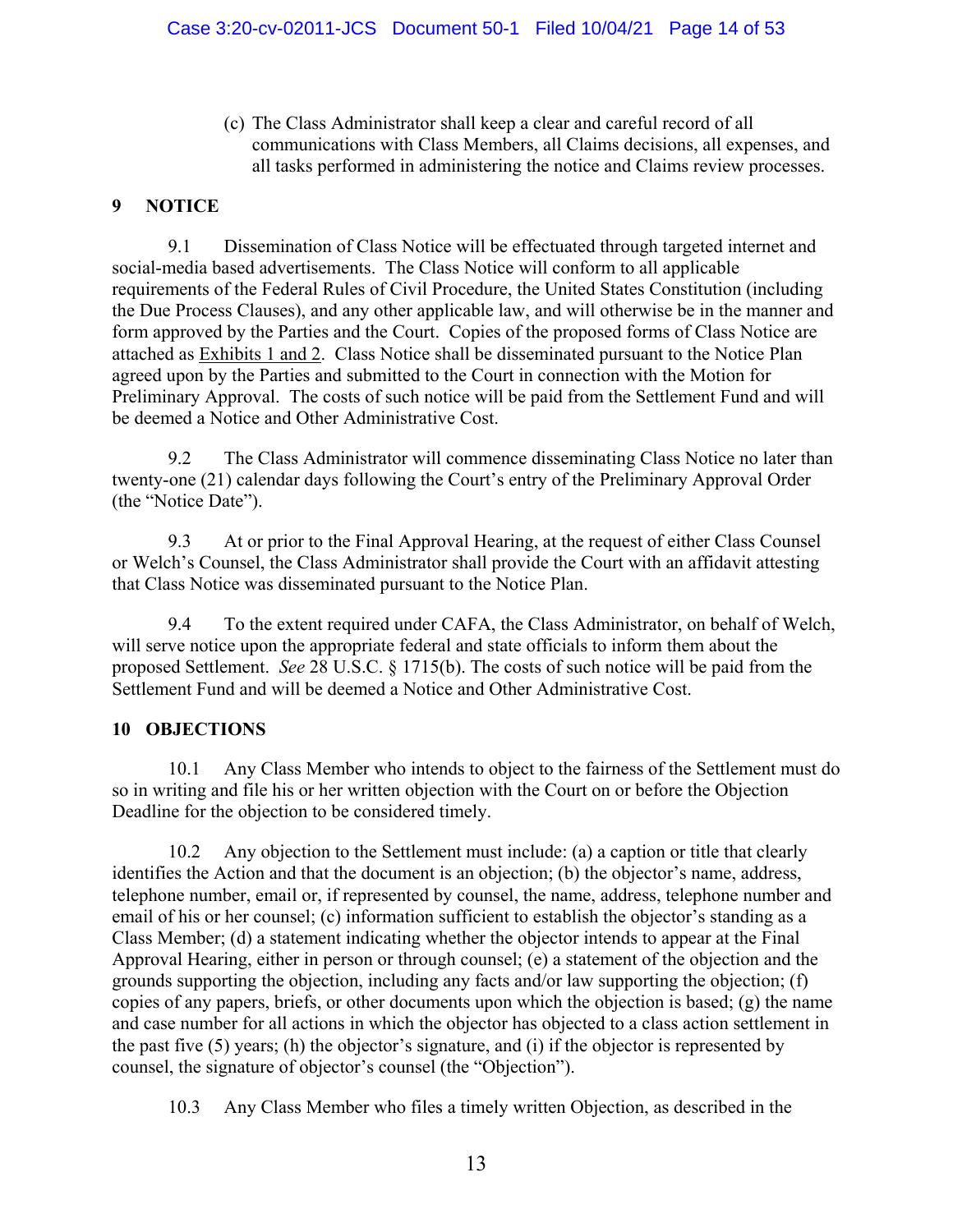preceding paragraphs ("Objecting Class Member"), and only those Class Members, may appear and be heard at the Final Approval Hearing, either directly or through counsel hired at the objecting Class Member's own expense. If not stated in the Objection, Objecting Class Members or their attorneys who intend to appear at the Final Approval Hearing must file with the Court a Notice of Intent to Appear no later than twenty (20) days before the Final Approval Hearing, or as the Court may otherwise direct.

10.4 Upon Court order, the Parties will have the right to obtain document discovery from and take depositions of any Objecting Class Member on topics potentially relevant to their Objection.

10.5 The Parties, either individually or jointly, may, but are not required to respond in writing to any Objection. Any such written responses shall be due the same day as the Motion for Final Approval, or as otherwise ordered by the Court.

10.6 Any Class Member who fails to comply with the provisions of this Section shall waive and forfeit any and all rights he or she may have to appear separately in this Action and/or to object to the Settlement.

# **11 REQUESTS FOR EXCLUSION**

11.1 Class Members who wish to opt out of and be excluded from the Settlement must submit a written Request for Exclusion to the Class Administrator, postmarked or submitted online no later than the Opt-Out Deadline. The Request for Exclusion must be personally completed and submitted by the Class Member or his or her attorney, and so-called "mass" or "class" opt-outs shall not be permitted or recognized.

11.2 Any Class Member who does not submit a timely, valid written Request for Exclusion shall be bound by this Agreement, the Judgment, the Final Approval Order, and all subsequent proceedings and orders in this Action, including the release in Section 13 below, even if he or she has pending, or subsequently initiates, litigation, arbitration or any other proceeding against Defendant relating to the Released Claims.

11.3 Any Class Member who submits a timely, valid written Request for Exclusion shall be excluded from the Settlement and will not be bound by the terms of this Agreement. Such Class Members will not (a) be bound by any orders or judgments entered in this Action or any other litigations relating to the Agreement; (b) be entitled to any payment from the Settlement Fund; (c) gain any rights by virtue of the Agreement; (d) be entitled to object to any aspect of the Agreement; or (e) be affected by any other aspect of the Agreement.

11.4 If a Class Member submits both a Request for Exclusion and Objection, the Class Member will be deemed to have opted out of the Settlement, and thus to be ineligible to object. However, any objecting Class Member who has not timely submitted a completed Request for Exclusion will be bound by the terms of the Agreement upon the Court's final approval of the Settlement.

11.5 The Class Administrator shall periodically notify Class Counsel and Welch's counsel of any Requests for Exclusion. The Class Administrator shall also provide Class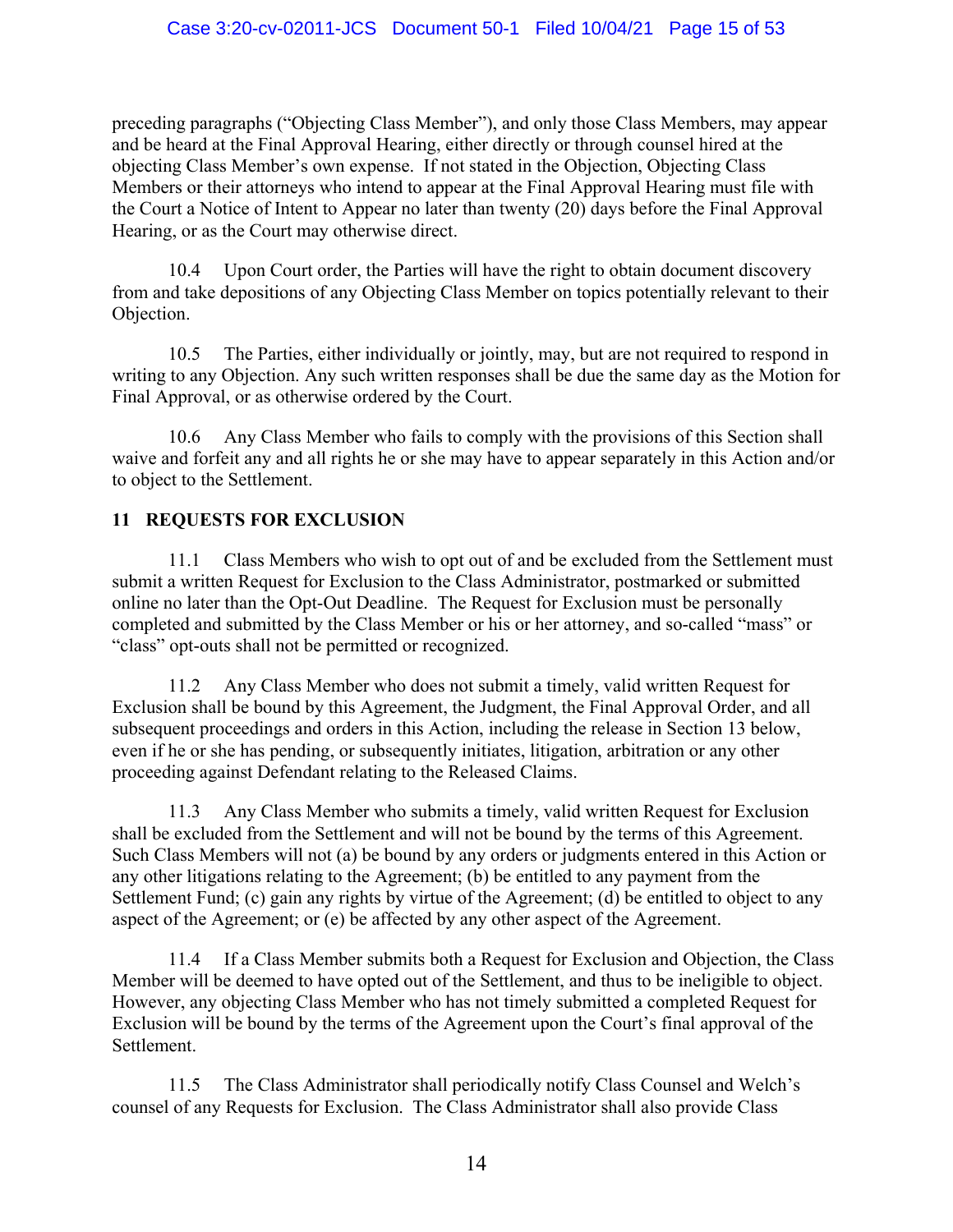Counsel and Welch's Counsel with a final list of all timely, valid Requests for Exclusion within five (5) calendar days after the Opt-Out Deadline. Class Counsel shall file the final list of all timely Requests for Exclusion prior to or at the Final Approval Hearing.

11.6 If more than 350 Class Members submit timely, valid Requests for Exclusion, Welch has the right in its sole discretion, but not the obligation, to terminate the Agreement and revert to the status quo ante, provided, however, that (i) the time for Welch to exercise this right shall expire fourteen (14) calendar days after the Opt-Out Deadline, and (ii) Welch may only exercise the option after meeting and conferring in good faith with Class Counsel.

#### **12 PUBLIC STATEMENTS**

12.1 The Parties and their counsel will not make any public statements about the Settlement at any time, except (a) in filings and appearances before the Court, (b) through the Class Notice provided through the Class Administrator, and (c) in language agreed-upon in advance by the Parties to be used in responding to any media inquiries or requests for comment, provided, however, that agreement on language shall not be unreasonably withheld by one Party so long as the language proposed by the other Party is non-disparaging.

12.2 For the avoidance of doubt, nothing in this Agreement shall prohibit or restrict Welch from responding to inquiries from customers or consumers with respect to the Settlement, the Action, or the underlying subject matter. Welch shall not be required to obtain consent or agreement from any other Party to respond to such customer or consumer inquiries.

12.3 For the avoidance of doubt, nothing in this Agreement shall prohibit or restrict Class Counsel from responding to inquiries from Class Members with respect to the Settlement, the Action, or the underlying subject matter. Class Counsel shall not be required to obtain consent or agreement from any other Party to respond to such Class Member inquiries.

# **13 RELEASES**

13.1 Upon the Effective Date, each and every Releasing Party will be deemed to have, and by operation of the Judgment will have, fully, finally, and forever released, relinquished, and discharged each of the Released Parties from all Released Claims, and shall be permanently barred and enjoined from initiating, asserting and/or prosecuting any Released Claim against any Released Party in any court or any forum. Plaintiff agrees and covenants, and each Releasing Party will be deemed to have agreed and covenanted, not to sue any Released Party with respect to any Released Claim, or assist others in doing so, and agree to be forever barred from doing so, in any court of law or equity, or any other forum.

13.2 The Settlement shall be the sole and exclusive remedy for any and all Released Claims of all Releasing Parties against all Released Parties. No Released Party shall be subject to liability of any kind to any Releasing Party with respect to any Released Claim.

13.3 The Parties shall request that the Court include in the Preliminary Approval Order, among other provisions, a provision enjoining the Class Representative, Class Members, and anyone purporting to represent or to pursue claims on behalf of Class Members, from commencing, prosecuting, intervening in, or participating in any claims or causes of action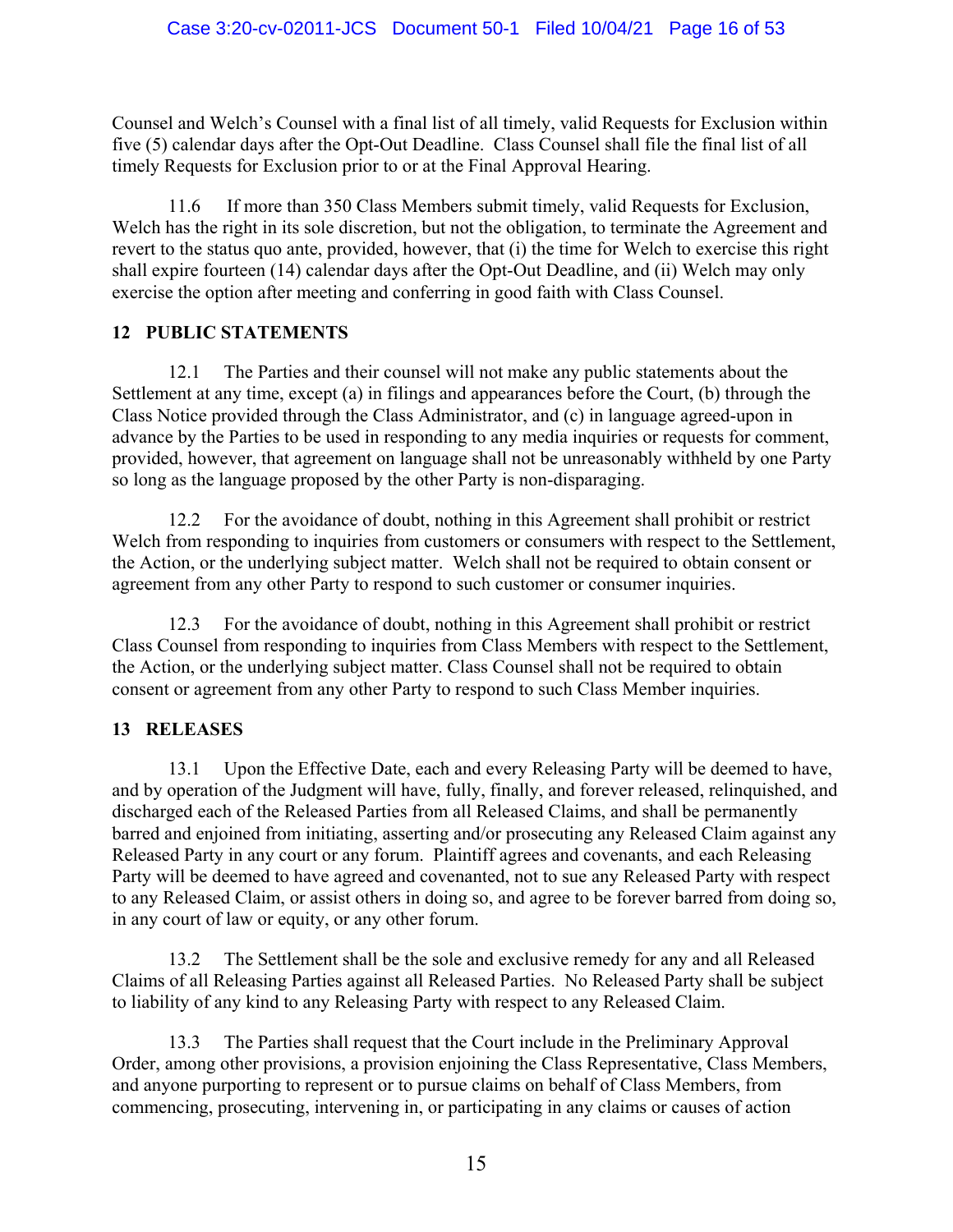relating to the Action or the Released Claims against any Released Parties.

13.4 The Parties shall request that the Court include in the Judgment and Final Approval Order, among other provisions, a permanent injunction enjoining all Releasing Parties, and anyone purporting to represent or to pursue claims on behalf of a Releasing Party, from commencing, prosecuting, intervening in, or participating in any claims or causes of action relating to the Action or the Released Claims against any Released Parties.

13.5 With respect to any and all Released Claims, and upon the Effective Date, without further action, for good and valuable consideration, the Plaintiff, on behalf of himself and the Class and as the representative of the Class, shall fully, finally, and forever expressly waive and relinquish with respect to the Released Claims any and all provisions, rights, and benefits of Section 1542 of the California Civil Code and any and all similar provisions, rights, and benefits conferred by any law of any state or territory of the United States or principle of common law that is similar, comparable, or equivalent to Section 1542 of the California Civil Code, which provides:

> **"A general release does not extend to claims that the creditor or releasing party does not know or suspect to exist in his or her favor at the time of executing the release and that, if known by him or her, would have materially affected his or her settlement with the debtor or released party."**

13.6 Upon the Effective Date, each of the Released Parties shall be deemed to have, and by operation of the Judgment will have, fully, finally, and forever released, relinquished, and discharged each of the Releasing Parties and their respective counsel, including Class Counsel, for all claims arising out of or relating to the filing, institution, prosecution and resolution of the Action, except to enforce terms and conditions contained in this Agreement.

13.7 Upon the Effective Date, each of the Releasing Parties shall be deemed to have, and by operation of the Judgment will have, fully, finally, and forever released, relinquished, and discharged each of the Released Parties and their respective counsel for all claims arising out of or relating to the filing, institution, prosecution, defense and resolution of the Action, except to enforce terms and conditions contained in this Agreement.

13.8 The Parties agree that the Court shall retain exclusive and continuing jurisdiction over the Parties and the Class Members to interpret and enforce the terms, conditions, and obligations under the Agreement.

#### **14 COURT APPROVAL**

14.1 After executing this Agreement, the Parties will submit to the Court the Agreement, and will request that the Court enter the Preliminary Approval Order substantially in the form of the proposed order attached as Exhibit 5. In the Motion for Preliminary Approval, Plaintiff will request that the Court grant preliminary approval of the proposed Settlement, provisionally certify the Class for settlement purposes and appoint Class Counsel, approve the forms of Notice and find that the Notice Plan satisfies due process and Rule 23 of the Federal Rules of Civil Procedure, and schedule a Final Approval Hearing to determine whether the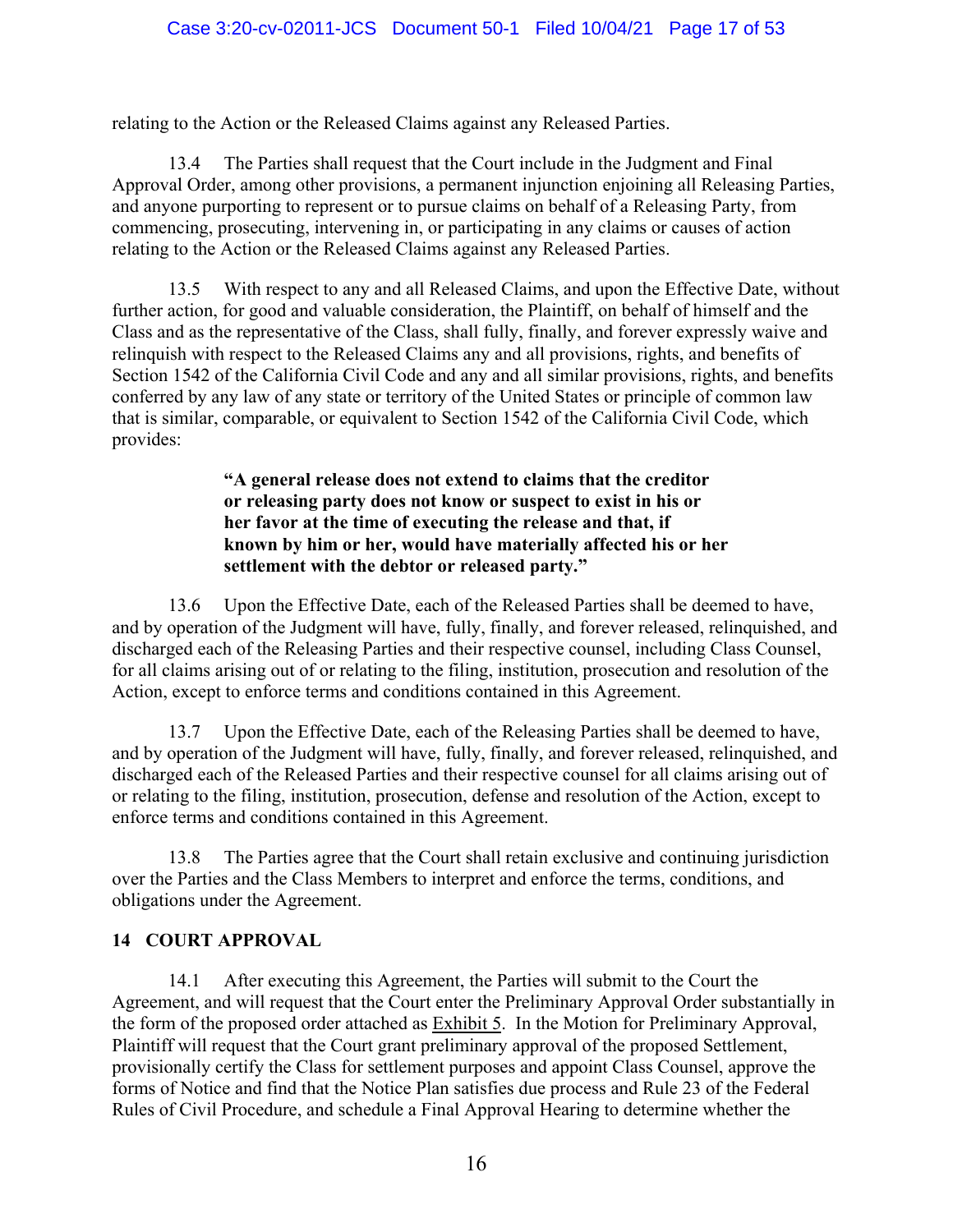Settlement should be granted final approval, whether an application for attorneys' fees and costs should be granted, and whether an application for a service award should be granted.

14.2 A Final Approval Hearing to determine final approval of the Agreement shall be scheduled no sooner than 116 calendar days after the Preliminary Approval Date, or another date ordered by the Court. If the Court issues the Preliminary Approval Order and all other conditions precedent of the Settlement have been satisfied, no later than fourteen (14) calendar days before the Final Approval Hearing and eighteen (18) calendar days after the Objection Deadline, the Parties will request, individually or collectively, that the Court enter a Final Approval Order substantially in the form of the proposed order attached as Exhibit 3, with Class Counsel filing a memorandum of points and authorities in support of the motion. Welch may, but is not required to, file a memorandum in support of the motion.

14.3 This Agreement is subject to and conditioned upon the issuance by the Court of the Judgment and Final Approval Order that finally certifies the Class for the purposes of this Settlement, grants final approval of the Agreement, and provides the relief specified herein, which relief shall be subject to the terms and conditions of the Agreement and the Parties' performance of their continuing rights and obligations hereunder. Failing this, subject to Section 7.5, the Parties will be restored to their respective places in the Action. In such event, the terms and provisions of this Agreement will have no further force or effect with respect to the Parties and will not be used in this or any other proceeding for any purposes, and any judgment or order entered by the Court in accordance with the terms of this Agreement will be treated as vacated.

# **15 REPRESENTATIONS AND WARRANTIES**

15.1 Welch represents and warrants: (1) that it has the requisite corporate power and authority to execute, deliver and perform the Agreement and to consummate the transactions contemplated hereby; (2) that the execution, delivery and performance of the Agreement and the consummation by it of the actions contemplated herein have been duly authorized by necessary corporate action on the part of Welch; and (3) that the Agreement has been duly and validly executed and delivered by Welch and constitutes its legal, valid and binding obligation.

15.2 Plaintiff represents and warrants that he is entering into the Agreement on behalf of himself individually and as proposed representative of the Class Members, of his own free will and without the receipt of any consideration other than what is provided in the Agreement and disclosed to, and authorized by, the Court. Plaintiff represents and warrants that he has reviewed the terms of the Agreement in consultation with Class Counsel, he understands the terms of the Agreement, and he believes those terms to be fair and reasonable.

15.3 Class Counsel represent and warrant that they are fully authorized to execute the Agreement on behalf of Plaintiff, individually and as representative of the Class.

15.4 The Parties warrant and represent that no promise, inducement or consideration for the Agreement has been made, except those set forth herein.

# **16 NO ADMISSIONS, NO USE**

16.1 The Agreement and every stipulation and term contained in it is conditioned upon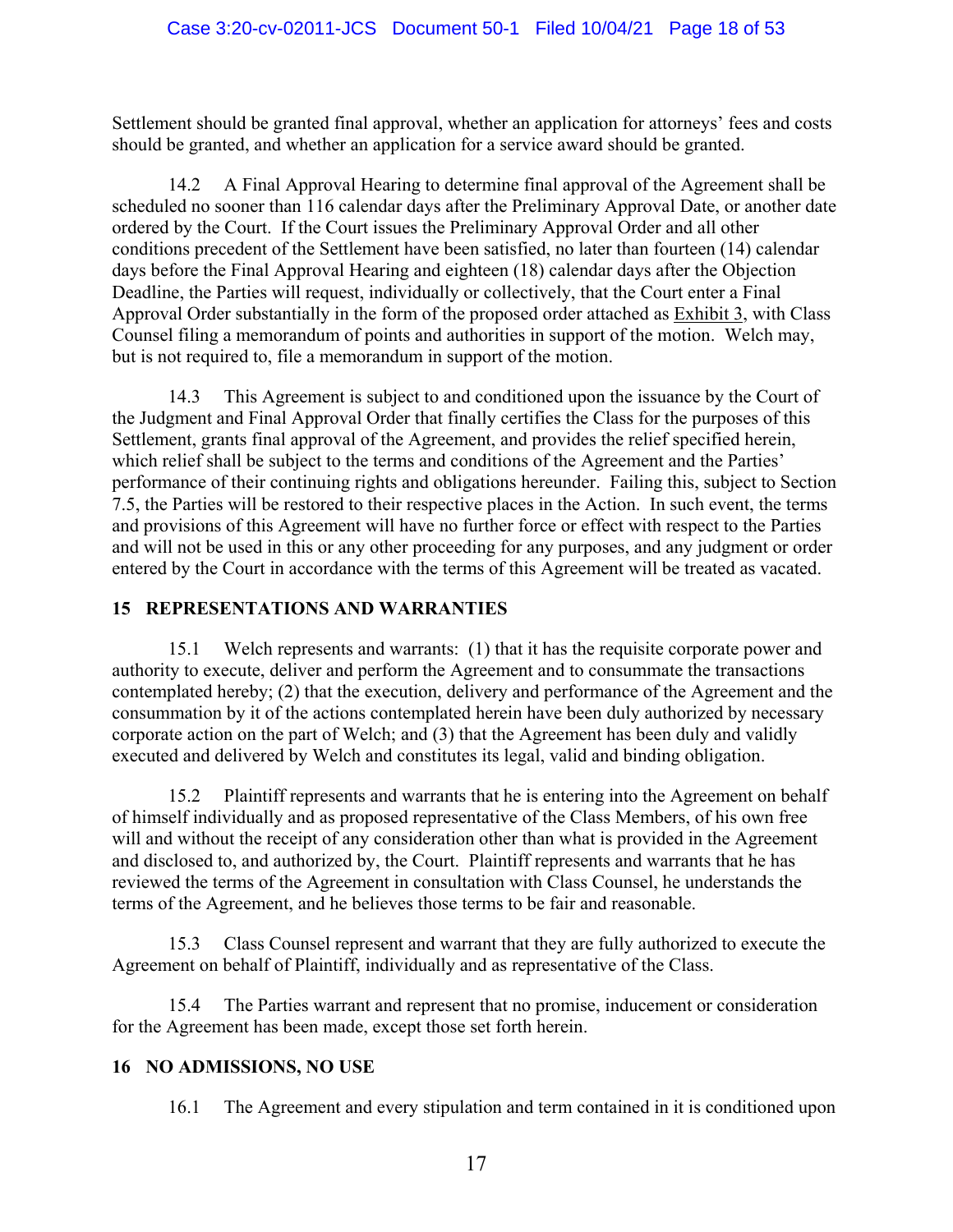final approval of the Court and is made for settlement purposes only. Whether or not consummated, this Agreement shall not be: (a) construed as, offered in evidence as, received in evidence as, and/or deemed to be evidence of, a presumption, concession or an admission by Plaintiff, Welch, any Class Member or Releasing or Released Party, of the truth of any fact alleged or the validity of any claim or defense that has been, could have been, or in the future might be asserted in the Action or in any litigation or the deficiency of any claim or defense that has been, could have been, or in the future might be asserted in the Action or in any litigation, or of any liability, fault, wrongdoing or otherwise of such entity; or (b) construed as, offered in evidence as, received in evidence as, and/or deemed to be evidence of, a presumption, concession or an admission of any liability, fault or wrongdoing, or in any way referred to for any other reason, by Plaintiff, Welch, any Releasing Party or Released Party in the Action or in any other civil, criminal or administrative action or proceeding other than such proceedings as may be necessary to effectuate the provisions of the Agreement. For the avoidance of doubt, nothing in this Agreement bars Welch from using this Agreement in any way or offering it as evidence in any matter involving any insurance business that may be liable to Welch. Furthermore, nothing in this Agreement bars the Parties from using this Agreement in any way or offering it as evidence in any matter involving the enforcement of the terms of this Agreement.

### **17 MISCELLANEOUS PROVISIONS**

17.1 Change of Time Periods: The time periods and/or dates described in this Agreement are subject to Court approval and may be modified upon order of the Court or written stipulation of the Parties, without notice to Class Members. The Parties reserve the right, by agreement and subject to the Court's approval, to grant any reasonable extension of time that might be needed to carry out any of the provisions of this Agreement.

17.2 Time for Compliance: If the date for performance of any act required by or under this Agreement falls on a Saturday, Sunday, or court holiday, that act may be performed on the next business day with the same effect as if it had been performed on the day or within the period of time specified by or under this Agreement.

17.3 Entire Agreement: This Agreement, including all exhibits hereto, shall constitute the entire Agreement among the Parties with regard to the subject matter of this Agreement and shall supersede any previous proposals, negotiations, agreements, representations, communications and understandings among the Parties with respect to the subject matter of the Agreement. The Parties acknowledge, stipulate, and agree that no covenant, obligation, condition, representation, warranty, inducement, negotiation, or undertaking concerning any part or all of the subject matter of this Agreement has been made or relied upon except as expressly set forth herein.

17.4 Governing Law: This Agreement shall be interpreted, construed and governed by the laws of the State of California, without regard to laws applicable to choice of law.

17.5 Execution in Counterparts: This Agreement may be executed in one or more counterparts, each of which shall be deemed an original and all of which together shall be deemed to be one and the same instrument. Facsimile signatures or signatures scanned to PDF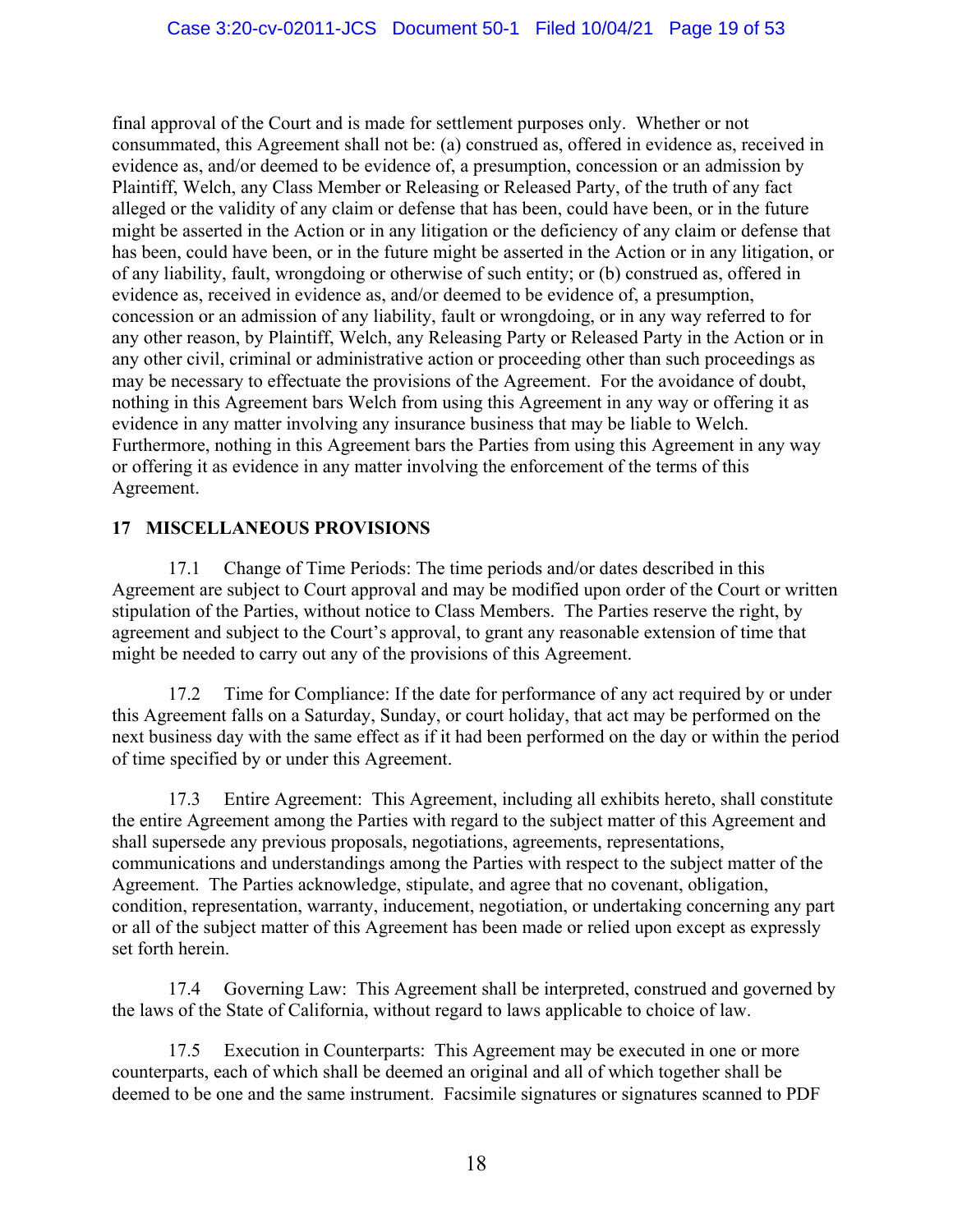and sent by e-mail shall be treated as original signatures and shall be binding.

17.6 Notices: All notices or mailings required by this Agreement to be provided to or approved by Class Counsel and/or Welch, or otherwise made pursuant to this Agreement, shall be provided in writing by first class U.S. Mail and email to:

If to Plaintiff or Class Counsel:

Jack Fitzgerald *jack@fitzgeraldjoseph.com*  Fitzgerald Joseph LLP 2341 Jefferson Street, Suite 200 San Diego, California 92110

If to Welch:

Baldassare Vinti *bvinti@proskauer.com*  Proskauer Rose LLP 11 Times Square New York, NY 10036

17.7 Stay of Proceedings: Upon the execution of this Agreement, the Parties shall request that all discovery and other proceedings in the Action be stayed until further order of the Court, except for proceedings that may be necessary to implement the Agreement or comply with or effectuate the terms of this Agreement.

17.8 Good Faith: The Parties acknowledge that each intends to implement the Agreement. The Parties have at all times acted in good faith and shall continue to, in good faith, cooperate and assist with and undertake all reasonable actions and steps in order to accomplish all required events on the schedule set by the Court, and shall use reasonable efforts to implement all terms and conditions of this Agreement.

17.9 Binding on Successors: This Agreement shall be binding upon, and inure to the benefit of, the heirs, successors, assigns, executors, and legal representatives of the Parties to the Agreement and of the Released Parties.

17.10 Arms'-Length Negotiations: This Agreement settles claims that are contested, and the Parties agree that the terms and conditions of this Agreement were negotiated in good faith and at arms' length by the Parties, and reflect an Agreement that was reached voluntarily, after consultation with competent legal counsel. The determination of the terms of, and the drafting of, this Agreement have been by mutual agreement after negotiation, with consideration by and participation of all Parties hereto and their counsel. Accordingly, this Agreement shall not be construed against any Party on the basis that the Party was the drafter or participated in the drafting. Any statute or rule of construction that ambiguities are to be construed against the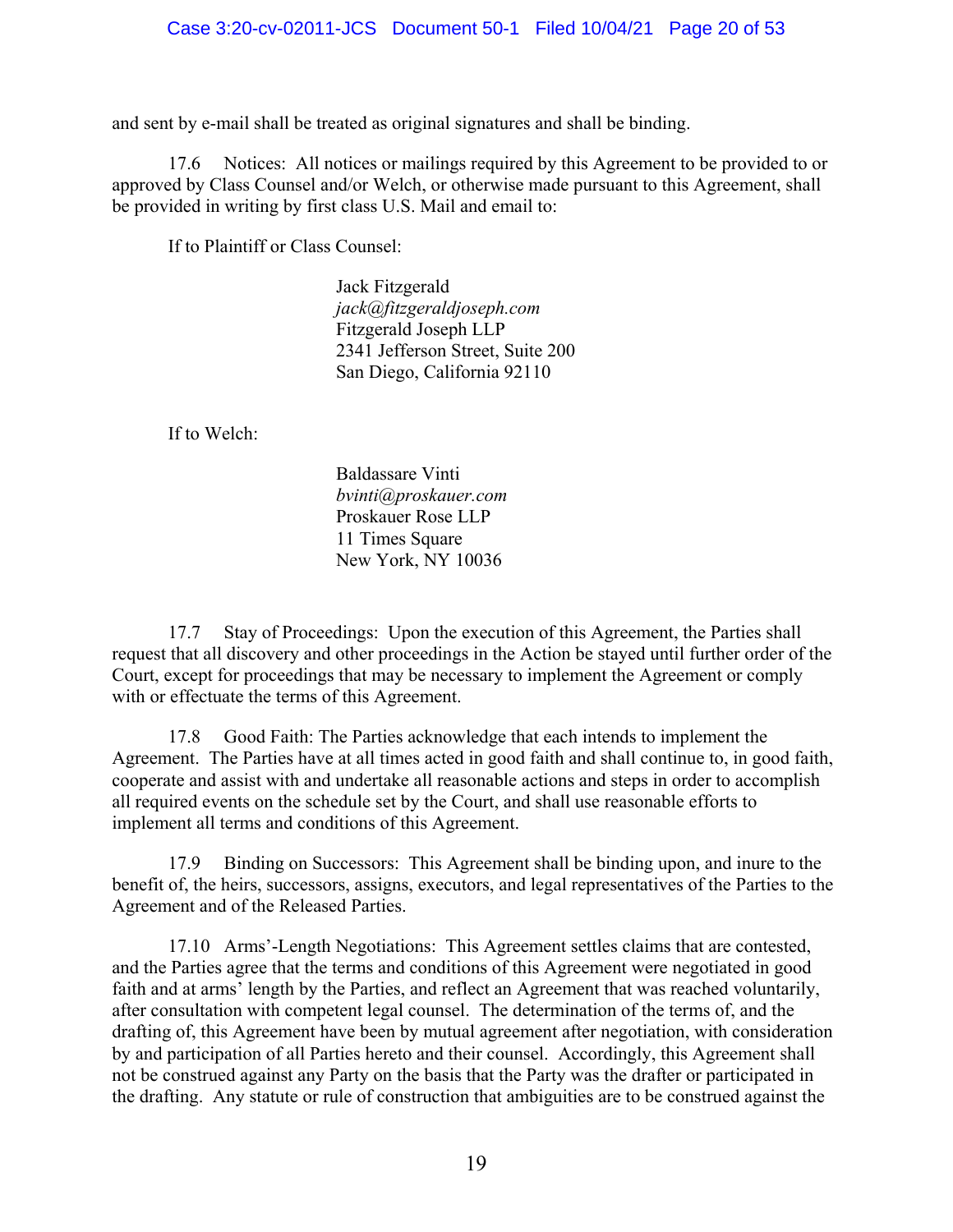drafting party shall not be applied to this Agreement, and the Parties agree that the drafting of this Agreement has been a mutual undertaking.

17.11 Waiver: The waiver by one Party of any provision or breach of the Agreement shall not be deemed a waiver of any other provision or breach of the Agreement.

17.12 Variance: In the event of any variance between the terms of this Agreement and any of the exhibits hereto, the terms of this Agreement shall control and supersede the exhibit(s).

17.13 Exhibits: All exhibits to this Agreement are material and integral parts hereof, and are incorporated by reference as if fully rewritten herein.

17.14 Taxes: No opinion concerning the tax consequences of the Agreement to any Class Member is given or will be given by Welch, Welch's Counsel, or Class Counsel; nor is any Party or his or its counsel providing any representation or guarantee respecting the tax consequences of the Agreement as to any Class Member. Each Class Member is responsible for his/her tax reporting and other obligations respecting the Agreement, if any.

17.15 Modification in Writing: This Agreement and any and all parts of it may be amended, modified, changed, or waived only by a written instrument signed by duly authorized agents of Welch and Plaintiff. The Parties contemplate that the exhibits to the Agreement may be modified by subsequent agreement between Welch and Class Counsel, or by the Court. Amendments and modifications to the Agreement may be made without additional notice to the Class Members unless such notice is required by the Court.

17.16 Headings: The descriptive headings of any paragraphs or sections of this Agreement are inserted for convenience of reference only and do not constitute a part of this Agreement.

17.17 Continuing Jurisdiction: After entry of the Judgment, the Court shall retain continuing and exclusive jurisdiction with respect to (a) the interpretation, implementation and enforcement of the terms of this Agreement, (b) addressing settlement administration matters, and (c) addressing such post-Judgment matters as may be appropriate under court rules or applicable laws. All Parties hereto submit to the jurisdiction of the Court for such purposes.

#### [REMAINDER INTENTIONALLY LEFT BLANK]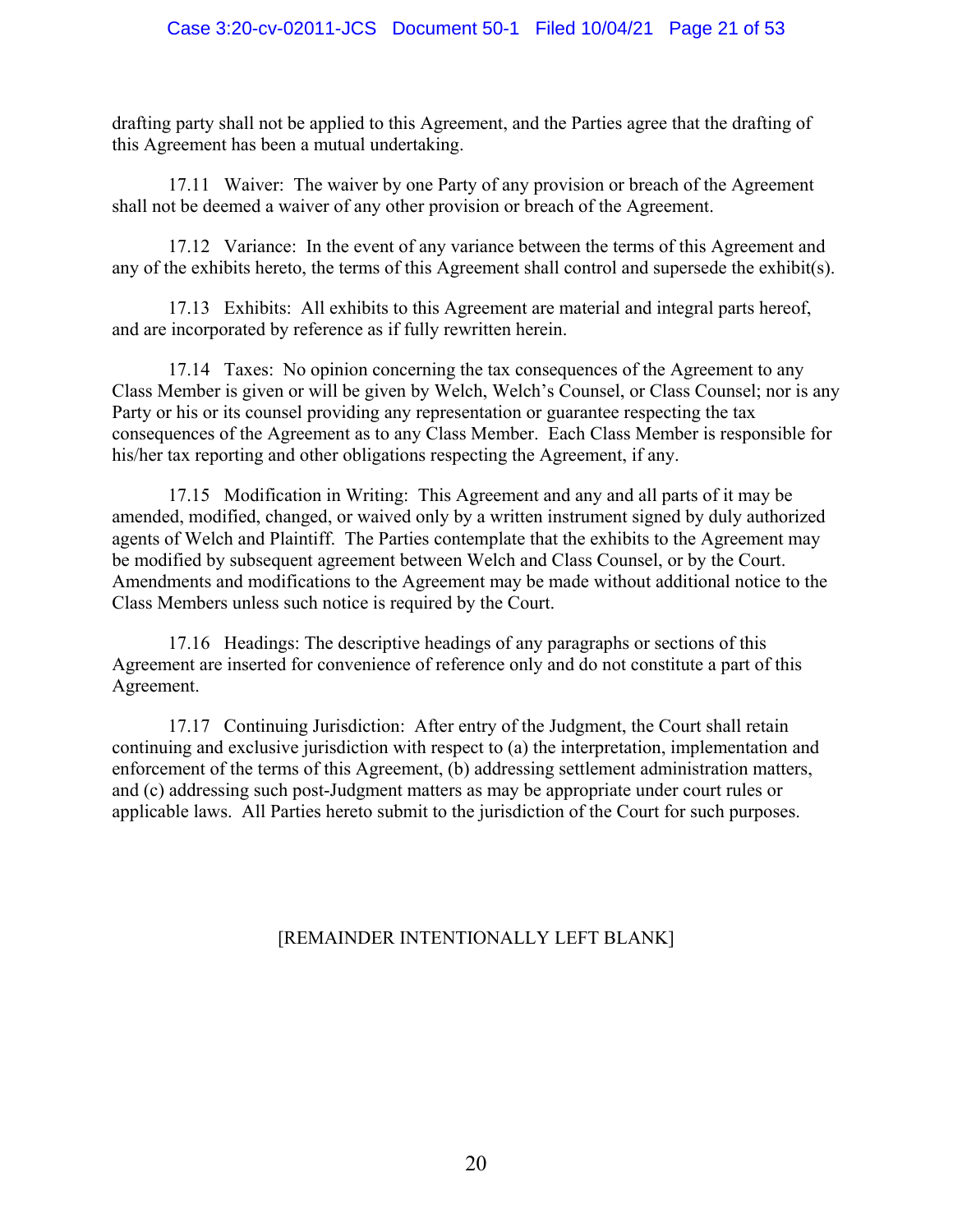IN WITNESS WHEREOF, each of the undersigned, being duly authorized, have caused this Agreement to be executed on the dates shown below and agree that it shall take effect on that the basis to hapten the control of the above the control of the control of the control of the control of the control of the control of the control of the control of the control of the control of the control of the control

Plaintiff, on behalf of the Class.

Curtis Hanson

Dated: 01 Oct . 2021

**Class Counsel** 

Dated:  $Ochbsc 1$ , 2021

Jack Fitzgerald Fitzgerald Joseph LLP 2341 Jefferson Street, Suite 200 San Diego, California 92110

Welch Foods Inc.

Dated: 2021

Name: Title: